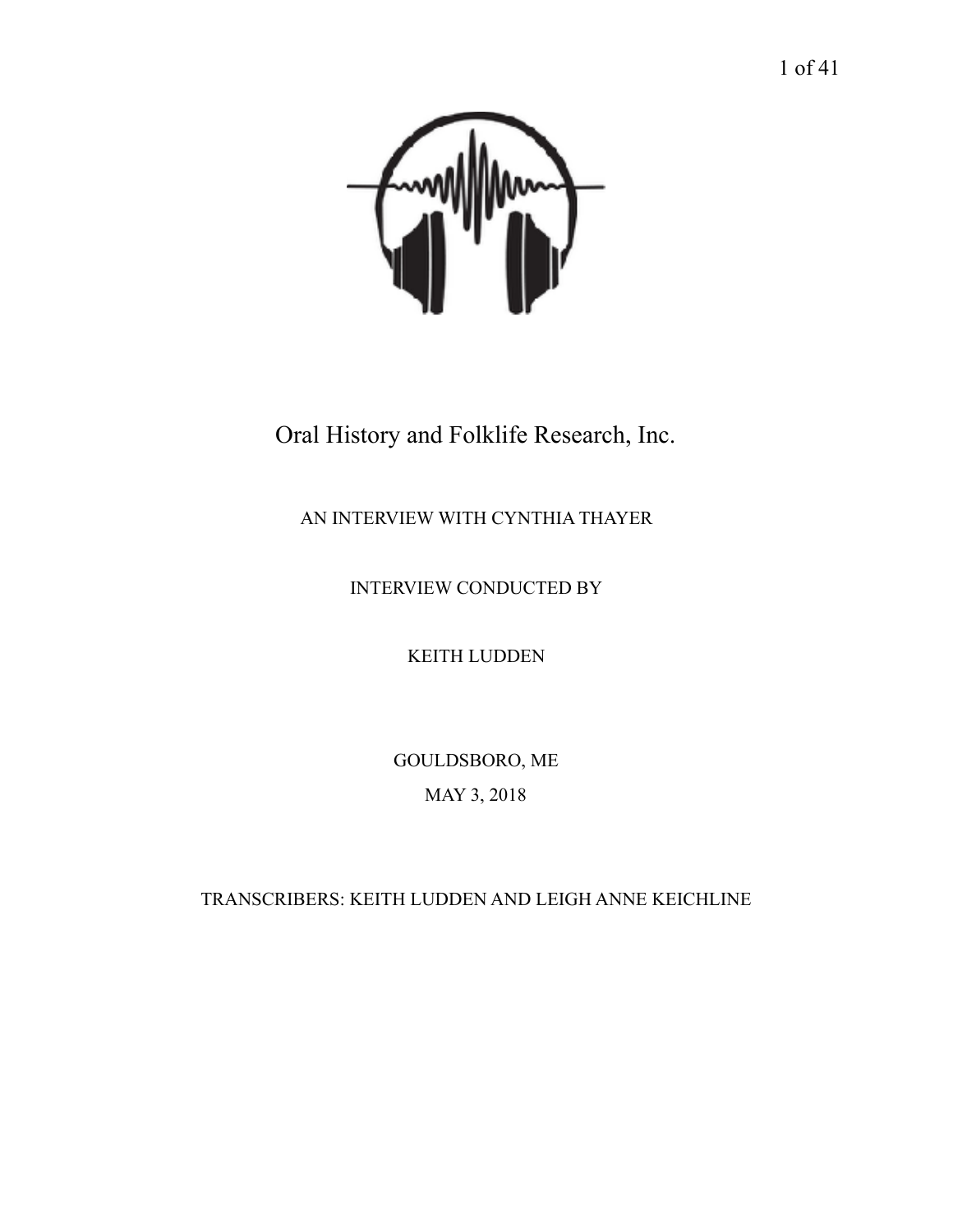Keith Ludden: Let me start with some housekeeping kinds of things. Do you mind if I ask what year you were born?

Cynthia Thayer: I was born in 1944.

KL: 1944, in the middle of Wold War II.

CT: In the middle of World War II. My father was in the army, in the Canadian army, he had been in the war since '39 the army, the Canadian army, and so I was born in New York.

KL: He was in the Canadian army. Did you live in Canada at that time?

CT: No, I was born in New York. My mother was a New Yorker and my father was a Canadian, and I grew up in Nova Scotia and I'm a dual citizen.

KL: (Inaudible ) So you're a a dual citizen.

CT: I am.

KL: And you were born in New York.

CT: Yes, and my father didn't see me until I was three.

KL: Did he tell you a lot of stories about World War II?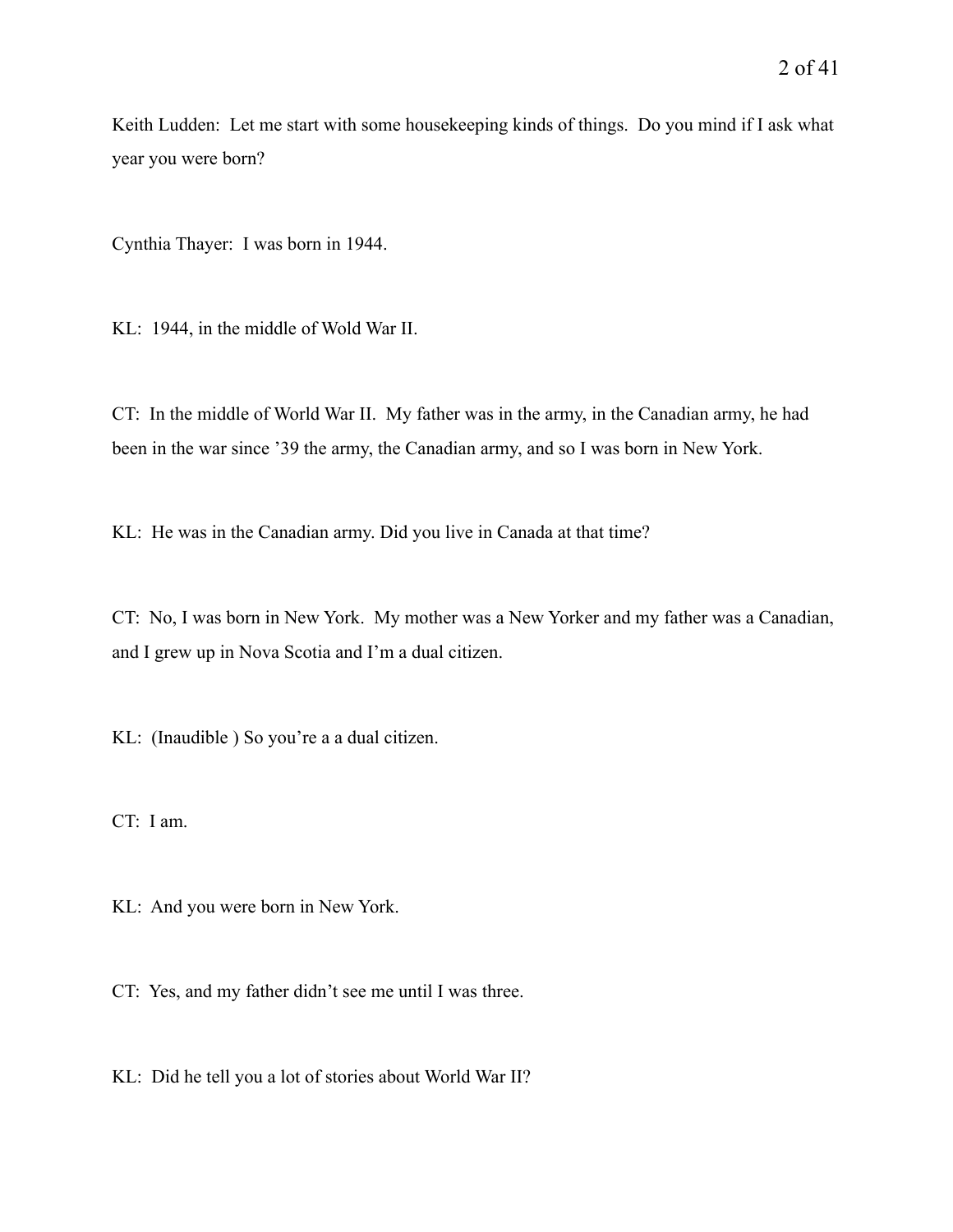CT: No, he only told me one story. I would ask him repeatedly and I know he had a lot of

stories. He liberated a camp, he walked from Normandy to Paris. He had a lot of stories, but he never would talk about the war. He said he became a pacifist when he had to push the bodies away to wash his socks. So, yeah, he had stories.

KL: And you said you were born in New York. Do you mean New York City?

CT: Uh huh [affirmative].

KL: And what about your mother, she was…

CT: She was born actually in Vancouver, but moved to the states, and spent her youth, and well, from her early twenties until she was twenty-nine in New York City, so she was a real New Yorker, and she worked for Lord & Taylor and Saks Fifth Avenue, and she was very beautiful, she was just a real hot shot New Yorker.

KL: OK, you say you were a New Yorker until you were a young woman then?

CT : No, I was—first grade we moved to Nova Scotia, and I lived there until I was married to my first husband and moved to Massachusetts.

KL: So you spent at least part of your childhood in Nova Scotia.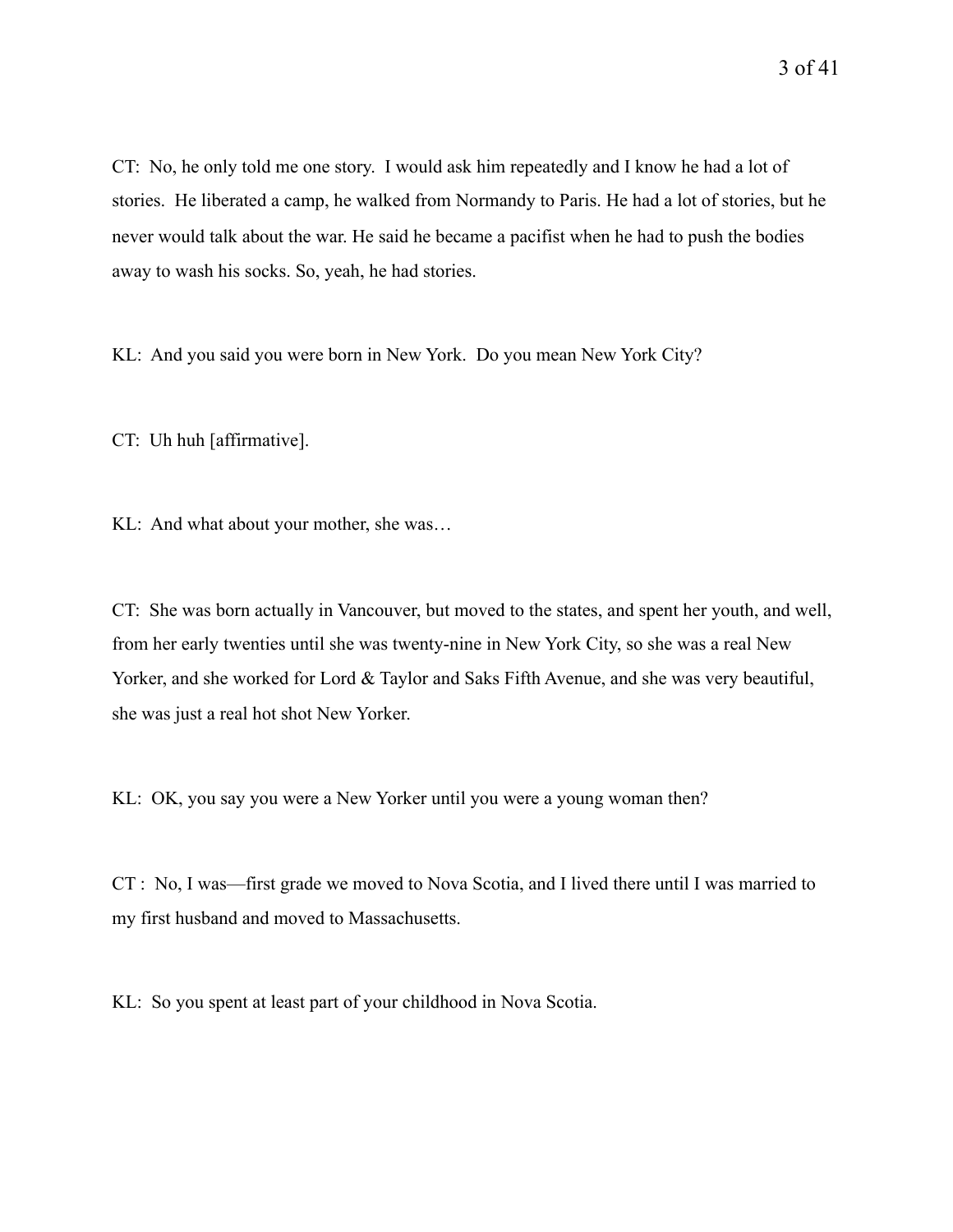CT: Yeah, most of it, part I remember. It was a place called New Glasgow it's on Northumberland Strait, looking out at Prince Edward Island. My family's all still in Nova Scotia.

KL: You lived in a town?

CT: In a town, like Ellsworth.

KL: Can you kind of take me on a walk through the town a little bit?

CT: Well, we actually lived on a street named after my father's parents. It was Underwood Street, and I always thought that was embarrassing, because my name was Cindy Underwood, Underwood Street…It's like, Oh! We walked everywhere, there was no such thing as a school bus or anything, and we walked to school and walked to the forum, and went skating and walked. We walked everywhere. It's a small town. My father was an opera singer. He also taught music in choral societies, and private lessons for singers. So I was always surrounded by all kinds of music. My mother was a designer, and so I learned how to sew very early, so I had a very interesting upbringing.

KL: Your father was an opera singer.

CT: He was, yeah. He sang in Paris, and then New York, and then his parents died and that's why we went to Nova Scotia, and he taught voice there and actually produced some operas and did choral work, and…

KL: Why Nova Scotia?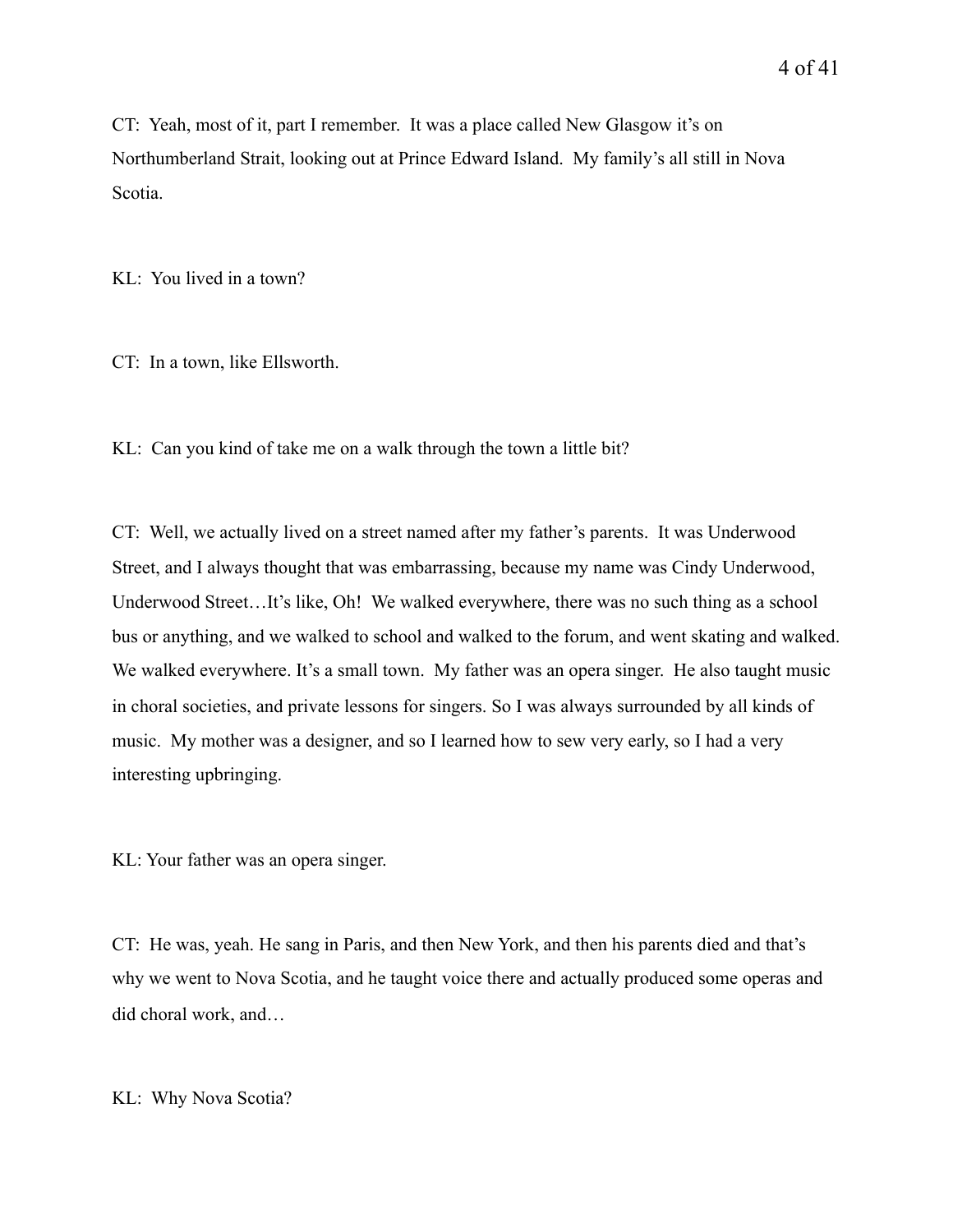KL: You must have memories of him singing.

CT: Oh, yeah, I have an old scratchy little cassette that I play every once in a while of one of his songs. That's all I have left.

KL: And he directed some operas there?

CT: Yep.

KL: And your mother, she was a designer.

CT: She was a designer, she was one of the top couturiers of Canada. She did shows all around, like a high end. She didn't design for stores, or anything, she designed something for someone, or she had a show. I remember having the models walking up and down, and people sitting in the chairs, and the champagne, you know. And now here I am on a farm.

KL: Did you help your mother with the designs at all?

CT: No, but I learned to sew as a very small child. I think she said to me at one point, "You want clothes? Sew them." So I made my own clothes.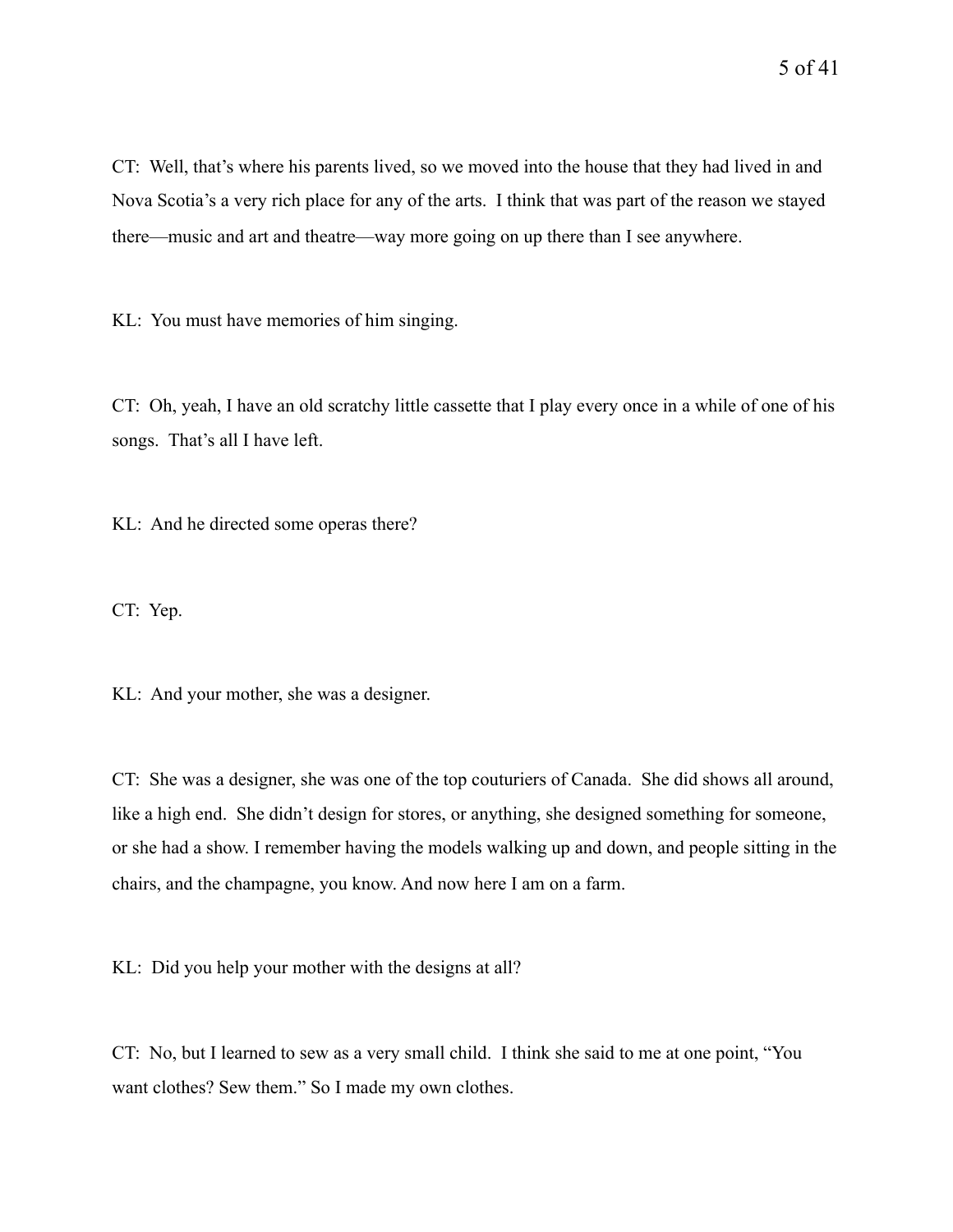## KL: What kind of clothes did you make?

CT: Oh, you know, whatever the kids were wearing—skirts and pants and shirts and coats.

KL: Tell me about your school in Nova Scotia.

CT: Well, I went to pubic school, of course. That's all there was. And you know the joke about, "Oh, I walked a mile to school when I was your age." Well, I went back home a few years ago and I clocked it, and when I was five years old I walked a mile to school, a mile home for lunch, a mile back to school and a mile home. That's four miles a day. That was my favorite part of school. The rest of it I didn't like too much.

KL: Uphill both ways. [laughter]

CT: I was not a great student, but you know, I was involved in theatre and music and that kind of thing. I was a runner. I played soccer, so I did a lot of things at school that I loved, and so I put up with the rest of it so I could do those things.

KL: You mentioned theatre. I think I read something about you being a playwright.

CT: I have written a play. We did my play, we produced my play, I directed it a couple of years ago. Now I'm in the process of directing *A Curious Incident of the Dog in the Nightime,* and that starts in two weeks, it opens.

KL: It opens where?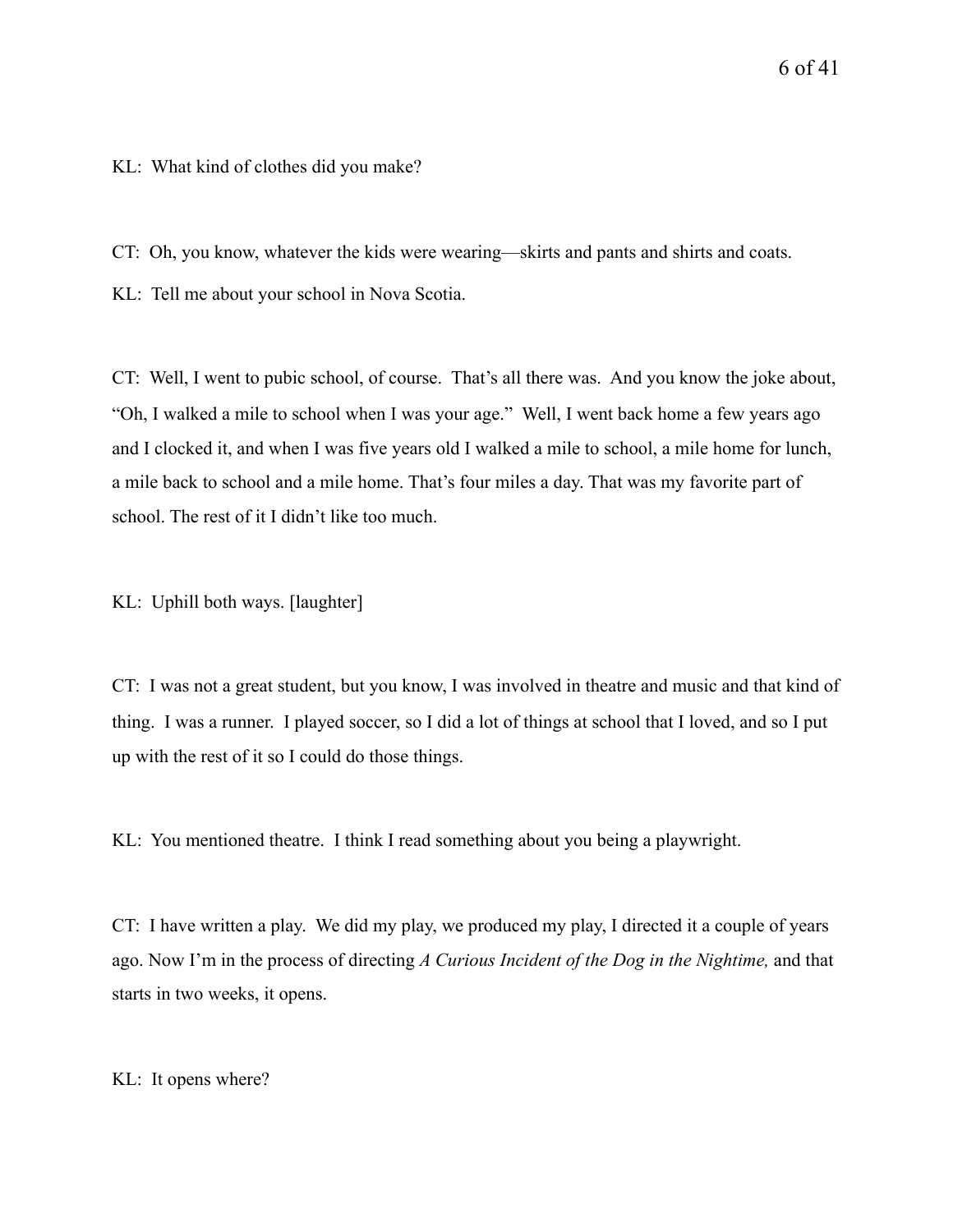CT: In Winter Harbor at Hammond Hall.

KL: Is that the only play you've written?

CT: I didn't write that one. I've only written that—no, I've written a couple of plays, a couple of other short plays, and that one long play, and I'm also a novelist.

KL: What kind of themes do you usually use?

CT: Well, the one I wrote the play from, it was a horror thing, I guess. It was a scary thing about an old couple living in the woods in Maine, and people coming to the door. And then the first one was about a coming of age about a Passamaquoddy basket maker, and the second one was about a man who had been widowed by a fire, lost his wife and children and was a bagpiper, and lived kind of as a hermit in the woods. So they were all very different books.

KL: So, you lived in Nova Scotia until when?

CT: Until about 1961.

KL: 1961?

CT: 1962, and then I moved down, I was married to my first husband and I had a couple of kids and went through a divorce and went back to school and got my degree, and went to graduate school and got a Master's. And while I was in graduate school, I met my husband, that I'm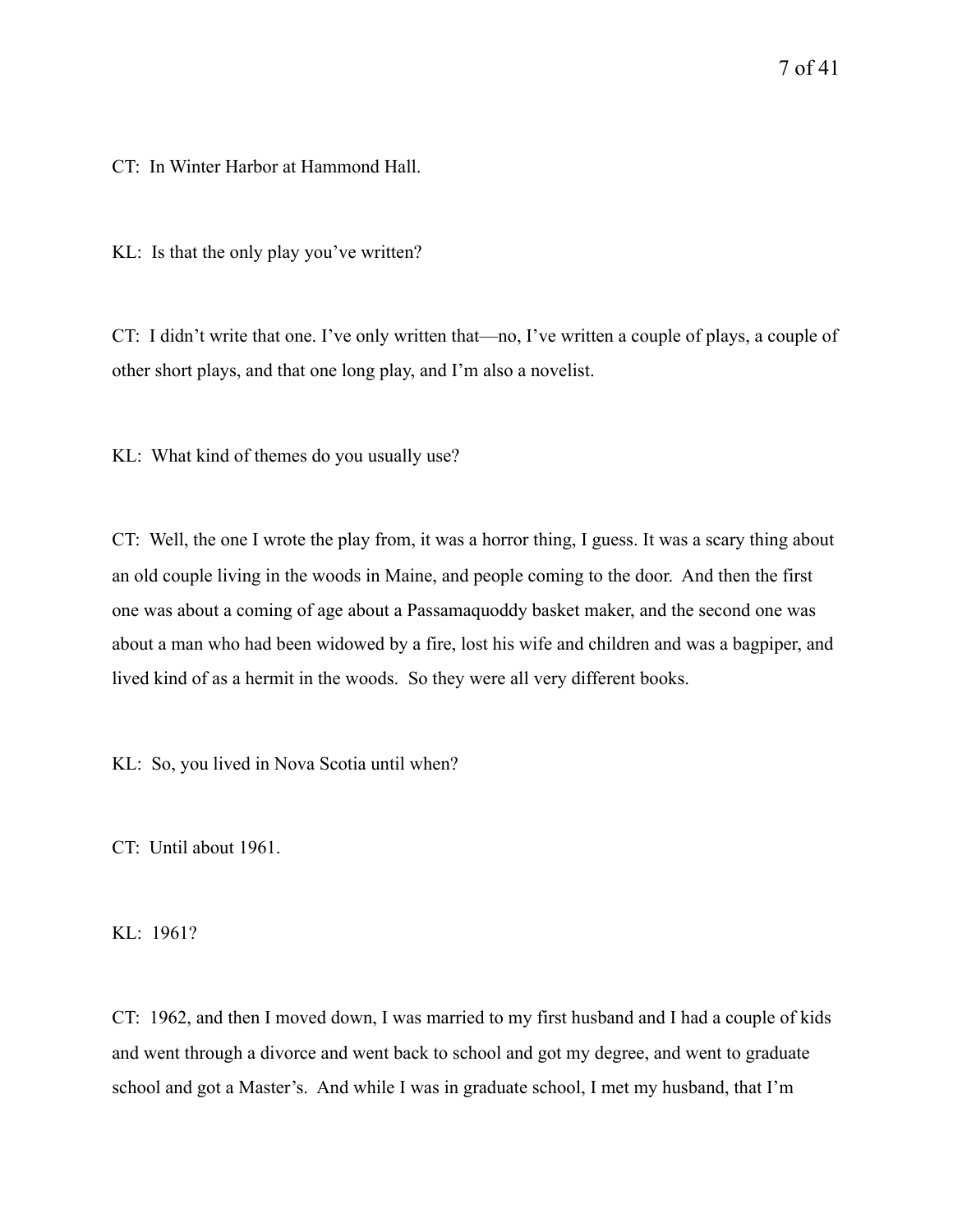married to now, who is actually very nice. I've always been a real country hick. All my people in my family, they're lawyers, they're high power executives, city people. I have a brother in Toronto who heads up the artists' insurance arm of Canada. Anyway, they're very different from me, but I was always the kind of shit-kicker person, and I loved working in the dirt in the woods and I rode horses — so where was I going with that?

#### KL: Why do you think that is?

CT: I think just the way you're born, I think. I mean, there I was, the rest of them were all into the city life and there I was. And I always hated getting dressed up — this is about as dressed up as you'll ever see me and I can remember my mother coming down and saying, "Don't you think you should wear something a little bit nicer when you're in the garden?" [laughter] It's like, "Oh, I don't think so." So when we were in Massachusetts my husband was — he had finished graduate school and he was teaching and and we got married and the way we — I don't want to jump ahead of you, but the way we came up here is that his ex-wife — he had three children with her — said one day that she was moving to Maine, and I said, "Oh, my God, what will we do?" And then we said, "Well, why don't we do that?" It makes a lot more sense than living in Massachusetts.

#### KL: Now, who was moving to Maine?

CT: Bill's ex-wife, and she lives in Brooksville now, but her parents — she lives in her parents' old house. Her parents have died, but we came up and stayed with them and looked around for property and for some reason we decided we wanted to farm, and I wanted to learn how spin and weave. And so it was a very easy decision. We were living in an apartment and in the meantime we bought a house in the country, and it was built in 1715, so we restored it and made enough money to buy this place. And in the two years we lived there, we had — we bought a horse, we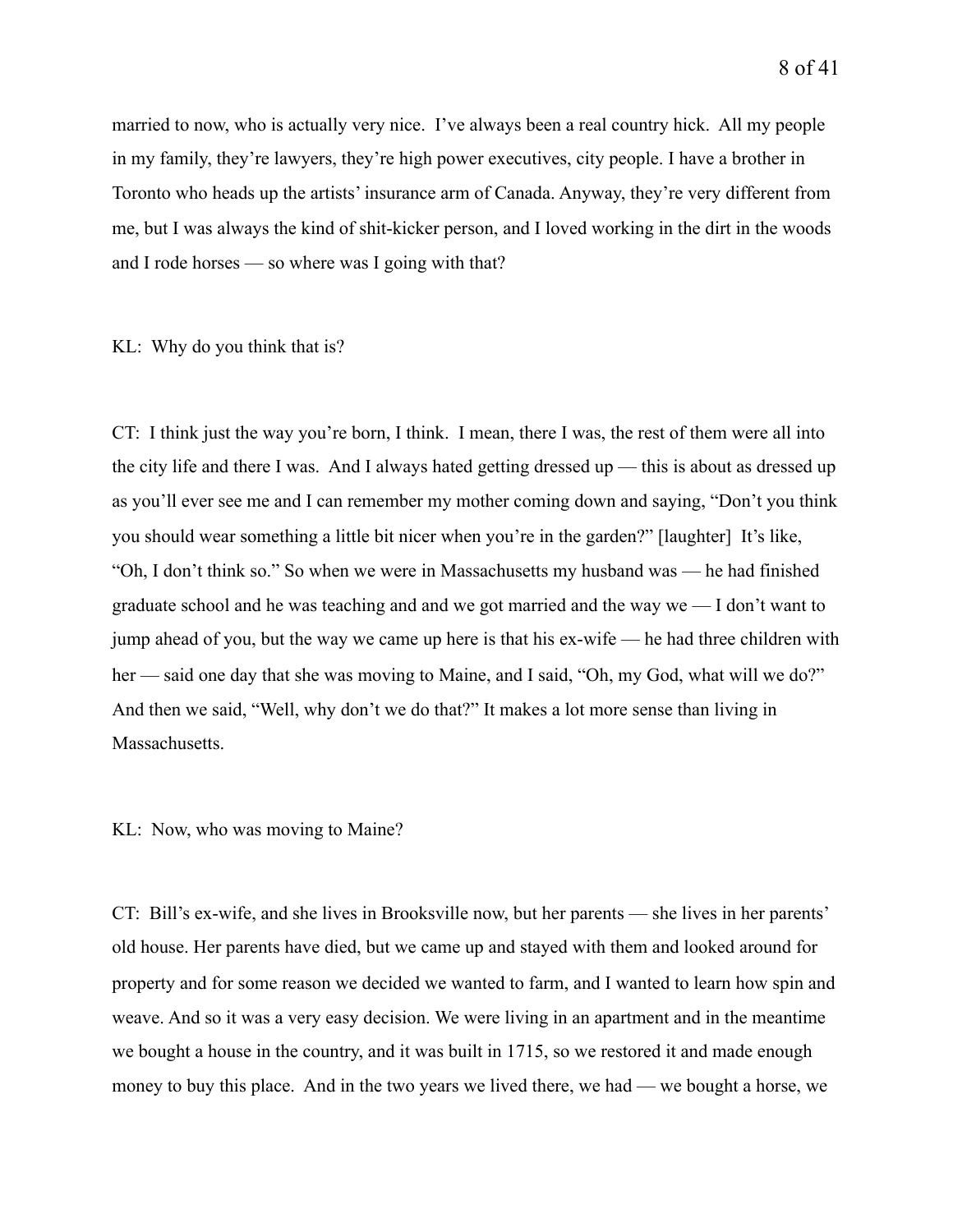got some chickens, we had a couple of pigs, we had two sheep, we had a couple of goats, we had gardens, so we just played at it to see if this was what we would like to do. And we loved it, so we came up here and looked at all kinds of property all around the coast mostly and bought this place and moved up and I quit my teaching job. I had been teaching.

KL: What were you teaching?

CT: English and theatre, high school, and Bill was teaching special ed, and he quit his job and up we came, and I took my teacher retirement money and bought weaving equipment and spinning equipment, and we got some more animals. We didn't know what we were doing, really. We made a lot of mistakes.

KL: What did your friends and family members say when you said, "We're moving to Maine"?

CT: Well, my mother, of course, said, "Oh, what a waste of your education!" and she thought it was absolutely the craziest thing she'd ever heard. She came to really love it here, though. She came in the summer, every summer for a month. And my friends, a lot of them, I think were feeling, "Wow, I'd love to do that, but I don't really have the guts." And some people thought we were a little bit crazy, but it's the best thing we ever did.

KL: What did you tell them?

CT: Well, we just said, "We're moving to Maine, we're getting out of Massachusetts, and we're going to be farmers," and people kind of looked at it, and fellow teachers were a little bit astonished. I knew a lot of professors at the college and they were a little surprised, I guess, but we did it.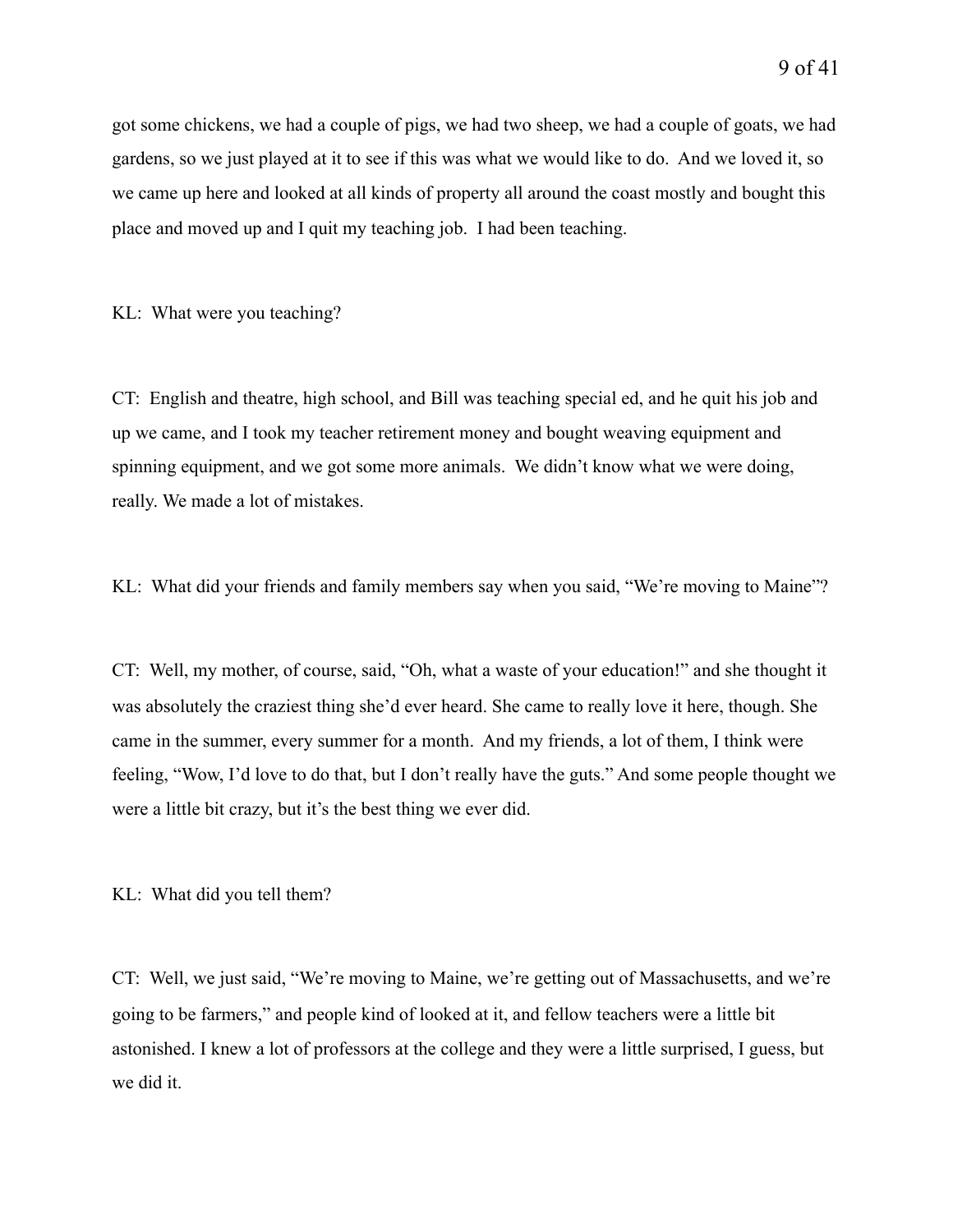KL: What year was that?

CT: 1976, so it's been forty-two years.

KL: That would be a year after Saigon fell.

CT: Yeah.

KL: Did that whole era of anti-war movement and civil rights movement and things like that, did that influence…

CT: Oh, of course, we were both involved in that. We went on marches, and we protested, and all the things that you do when you're anti-war and anti-government, which is still going on.

KL: Tell me more about that.

CT: Well, we — Bill probably was more involved in that. I was more involved in women's rights, I think at the time. Like, I burned my bra in the street in 1973, I think. That was the end of that. I was very involved in the women's movement, equality and that kind of thing. We were both very involved in the anti-war movement and the Vietnam, anti — protest marches about Vietnam and writing letters and going to speeches.

KL: You said that was the end of that. What did you mean?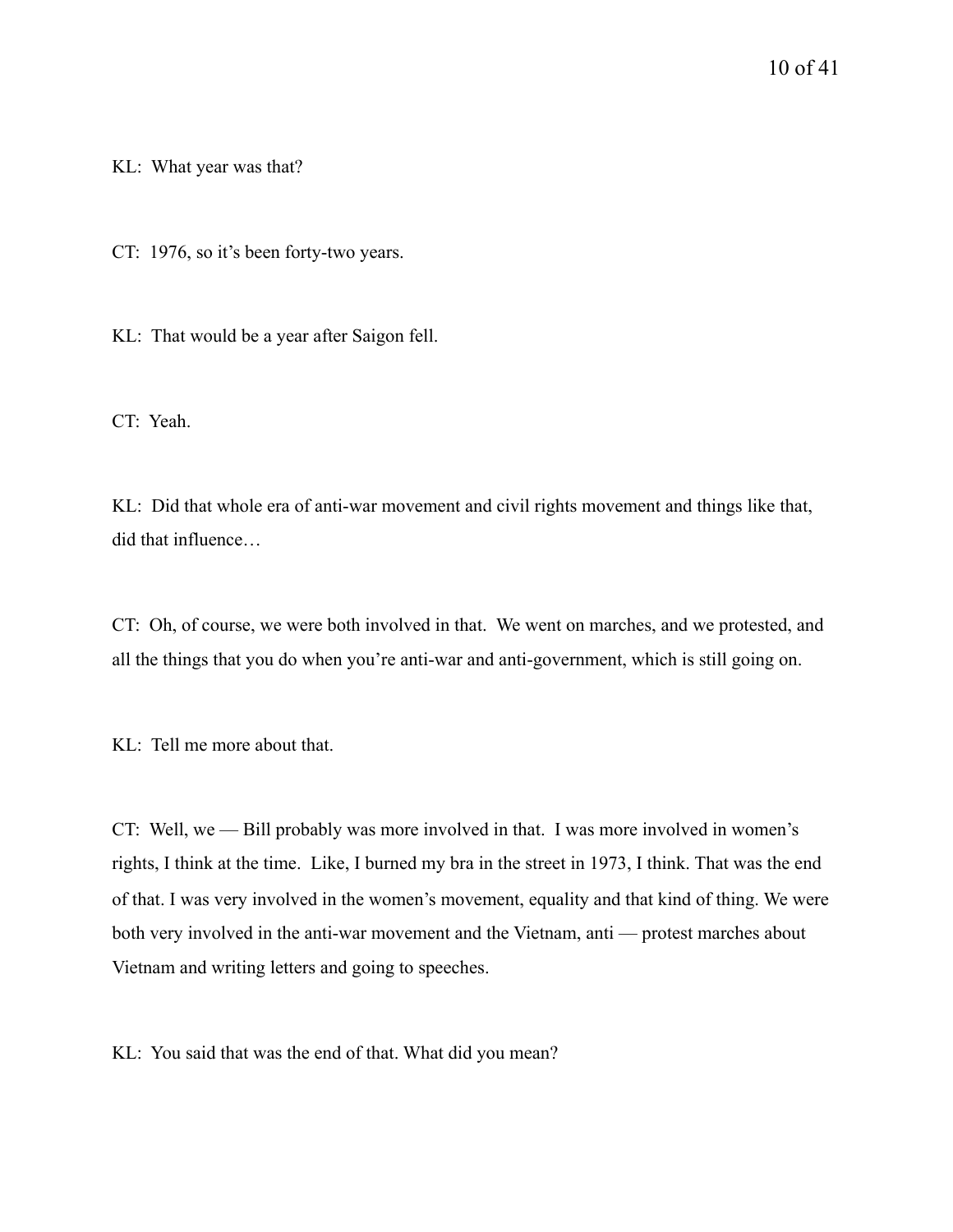CT: That was the end of the bra. [laughter]

KL: Oh, okay. [laughter] I thought something happened.

CT: No, no, no. And we were very involved in the music of the time, you know, the anti-war music, the folk music, Joan Baez, and all those people.

KL: I should have brought my instruments.

CT: What do you play?

KL: Yeah, a little bit.

CT: Well, you know Peter, Paul and Mary, of course, and we moved up here and I had Paul's wife in one of my writing classes, and I thought, "Wow, kinda cool."

KL: That's one of the people I'd love to meet.

CT: Paul Stookey?

KL: Yeah.

CT: Yeah, he's a very interesting guy. We met a lot of people when we came up. It seemed like we were instantly kind of thrown in to this already gelled community of farmers and musicians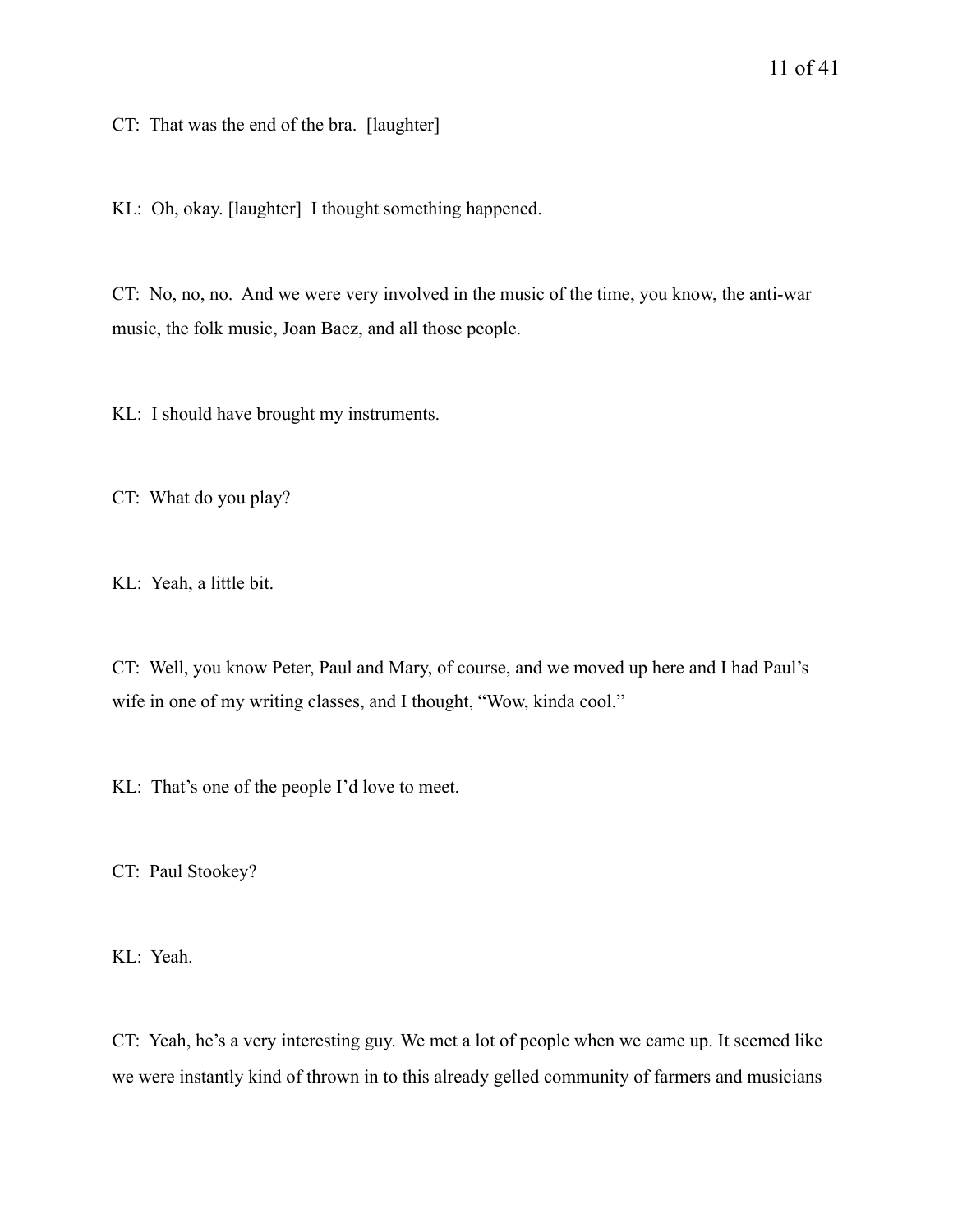and that kind of thing. Elict Coleman we met early on. Helen and Scott Nearing, we knew. And the other farmers who came up here, Paul Birdsall and Molly Birdsall, I don't know if you know them, but Molly was my best friend. She died a number of years ago. Paul is now in his nineties and just had heart surgery and is doing very well[.](#page-11-0)<sup>[1](#page-11-0)</sup>

<span id="page-11-1"></span>KL. I'm hoping to get to talk to him. I've made a couple of phone calls...

CT: He won't answer the phone. He doesn't hear very well. But I can give you his son's name, number.

KL: I think I have that.

CT: That's the one to call. Andy. So we immediately became involved in MOFGA and started going to meetings and we joined the Hancock County chapter, which doesn't exist anymore, but we had monthly meetings with all the other people who came up in the '70's and it was a wonderful group, we learned an awful lot. We belonged to a goat club, just various things. And we learned about gardening and I grew up gardening with my father, we had a garden on our property, but it wasn't farming. It was a very different kind of thing.

KL: It sounds like you came fairly early — '75 you said it was.

CT: …or '76. It was about in the middle of the migration I think.

KL: So could you see this wave building?

<span id="page-11-0"></span><sup>&</sup>lt;sup>1</sup>Paul Birdsall died shortly after this interview was conducted.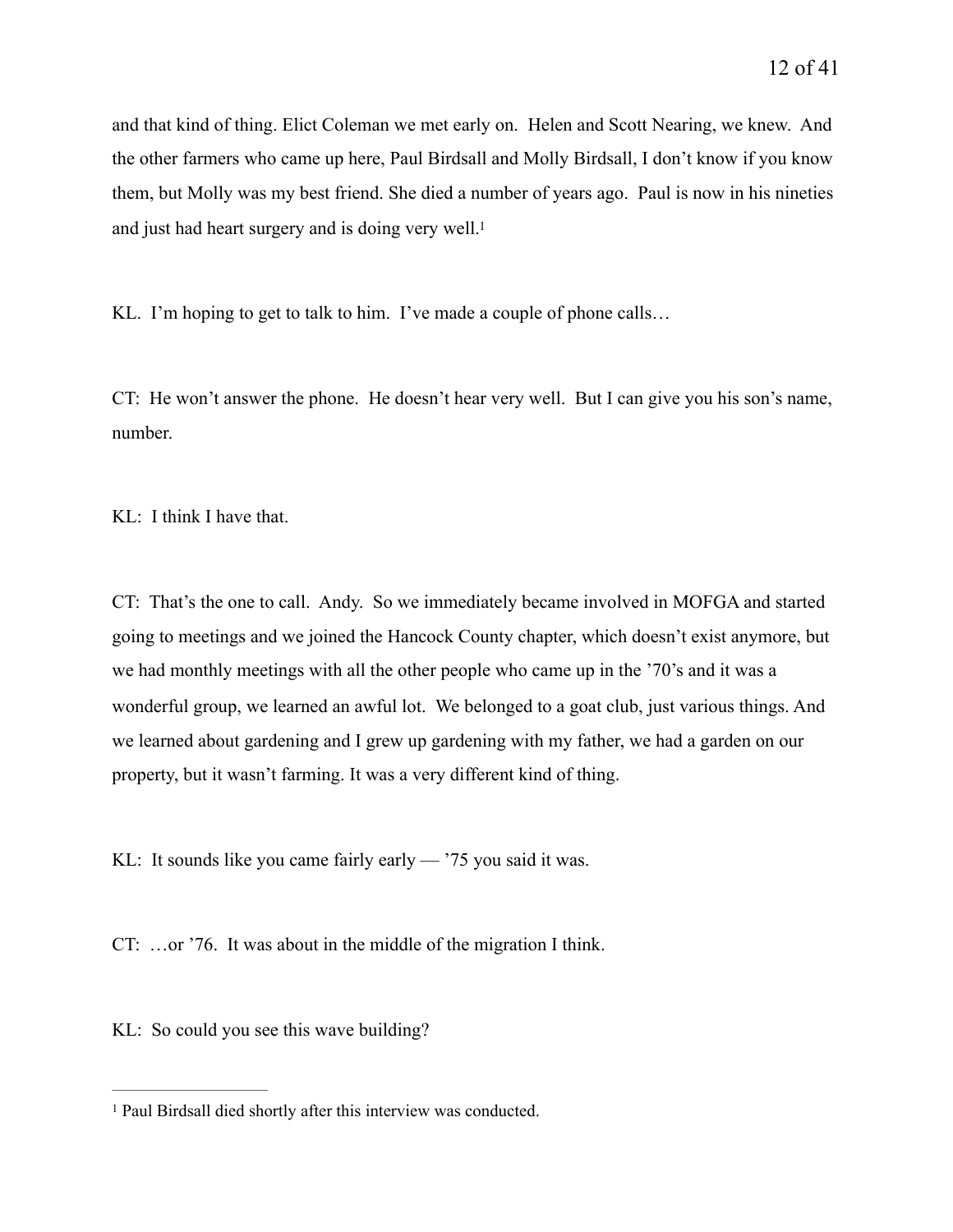CT: Yeah, we could before we even came up here. We got Mother Earth News and we were all the "toes-in-the-earth" kind of people. We weren't — everybody called us hippies. I guess we were in a way. We could see the wave and at that time if you are an organic farmer, it was, you were way out there. Now it's really the mainstream. Organic farmers are the ones who are making it, I think, and very well respected, but it took forty years. It's taken a long time for organic farmers to become respected in the overall farming community.

KL: Where I grew up in Nebraska…

CT: Oh, the breadbasket.

KL: …you've got corporate farming, you've got cornpickers that go twelve rows across, things like that.

CT: Right.

KL: Did you run up against any of that — that kind of attitude?

CT: No, not a lot, because there isn't that going on in this area. Where we are, I think we're one of two farms in the whole peninsula right now, but at the time, there were small homesteads here and there, but no big farming conglomerations around us, but I know up in Aroostook of course, there are some different potato farmers and the blueberry farmers. We knew of a lot of people growing blueberries organically and they were getting laughed at quite a bit, I think.

KL: Here in Hancock county?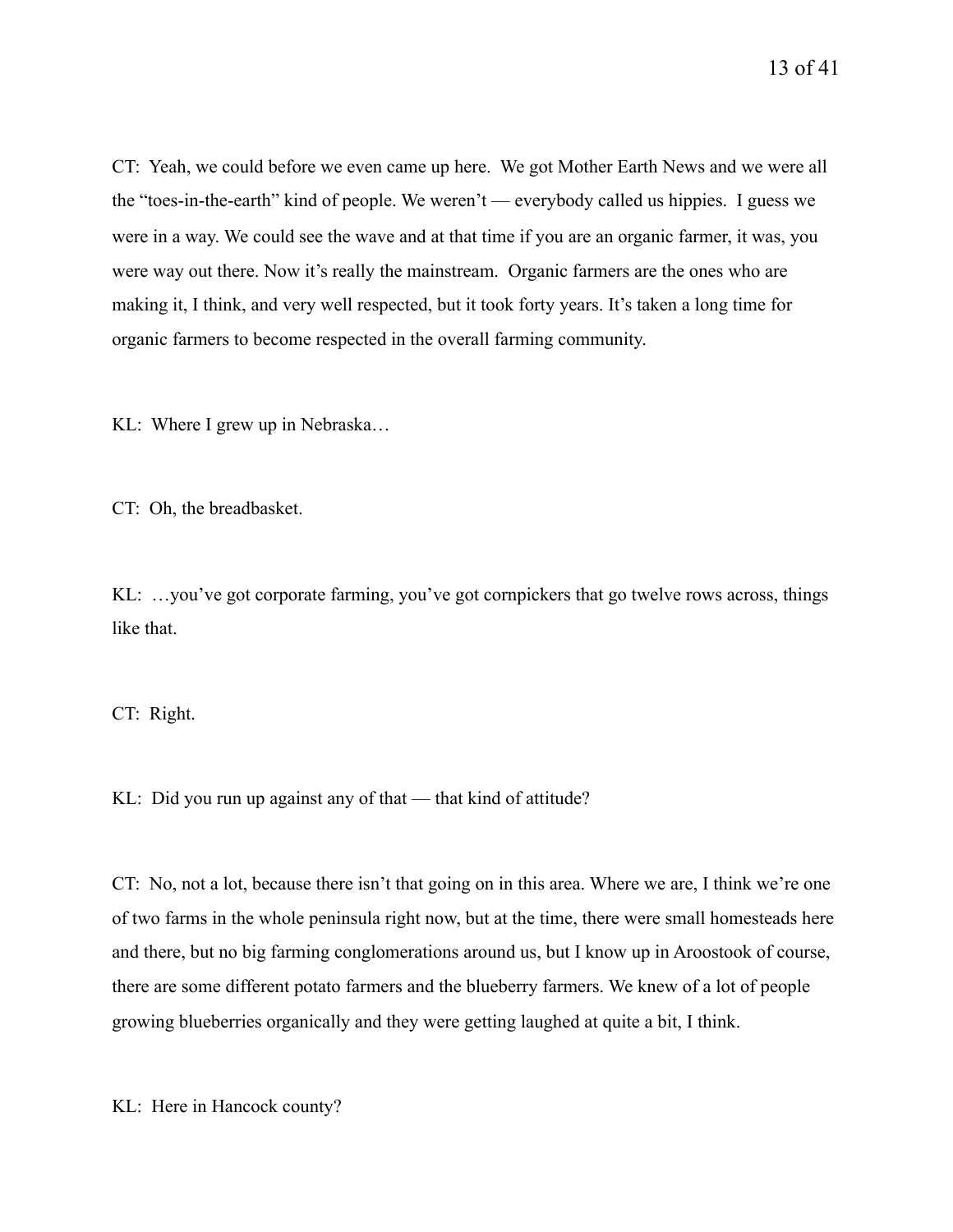CT: Yeah. I remember the guy down the road. Bill went down there one day with the horses and he's friends with the fellow and he was very in tune with blueberry poisons that you have to use. Bill went down there one day and Charles took him out to his blueberry field and said, "Look at all these lovely blueberries," and then he bent over and he picked one and he said, "See, I can even eat it," and he ate one, and he said, "See, I'm fine." So it was kind of a funny thing to see that happen. I said to Bill, I said, "I think he's thinking about maybe whether, maybe it isn't fine, if he's spraying all that stuff on there." Now we know that a lot of that poison is very bad for you.

[There is an interruption here for an adjustment]

KL: So there wasn't a lot of resistance?

CT: No, there wasn't. We had a small farm stand. We had a few people come up, not very many, but every year it gradually grew. And then we got into goat production, we were selling goat milk and cheese, and that kind of thing. The locals, at first I think they thought, "Oh, more hippies moving in, they'll probably be gone soon," but we're very well respected in town. We've been involved in politics and the founding of Schoodic Arts for All. My husband's been a selectman for years, and we've been quite involved in the community, doing things so this whole thing about, Oh, yeah, you're always from away and people don't like you, we have not experienced that at all, I must say.

KL: So you were able to establish yourselves fairly quickly?

CT: I would say so, yeah. I mean, people would sometimes would kind of chuckle, but nobody was mean and nobody said, "What do you think you're doing?" That wasn't happening. We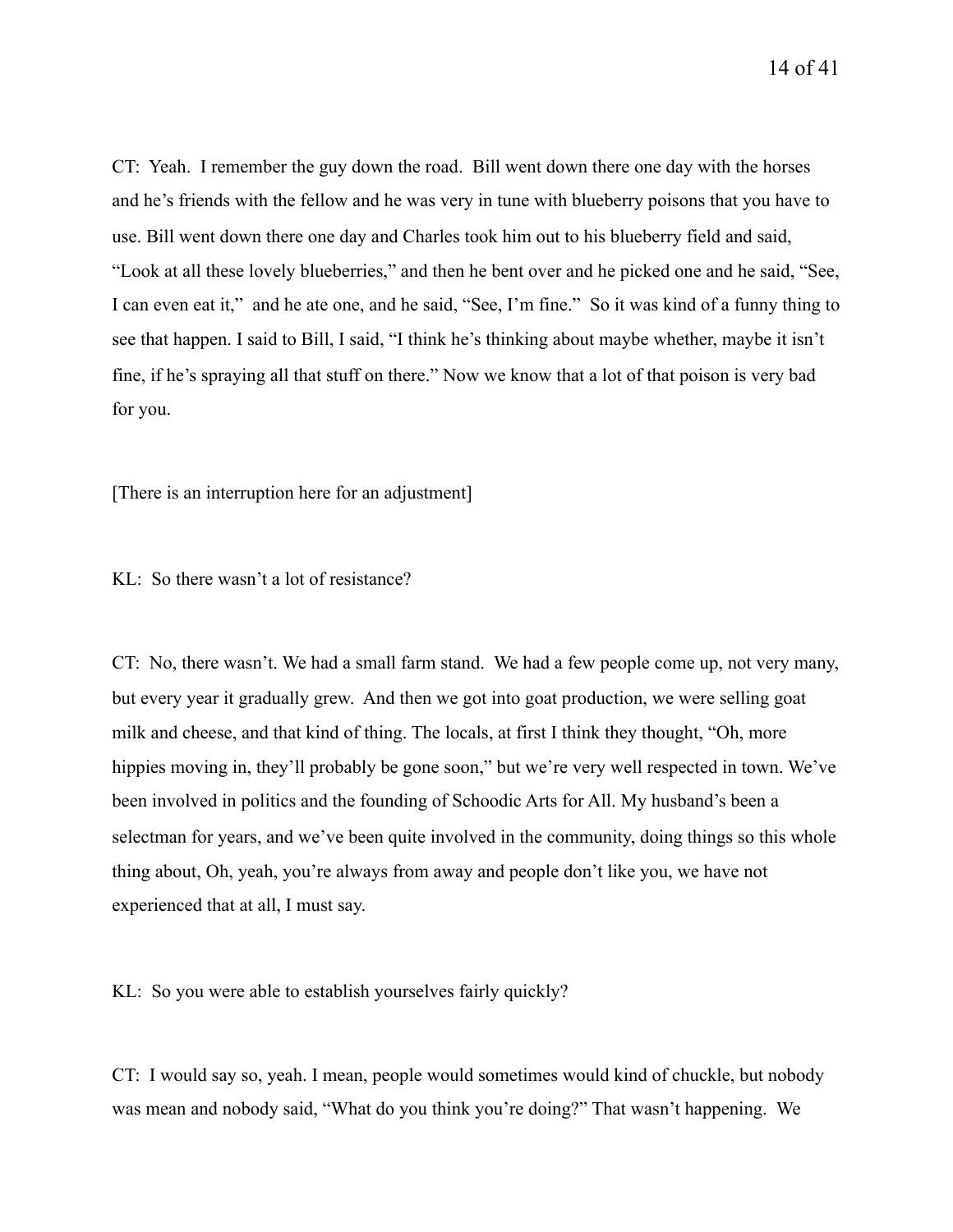weren't shut out and we were welcomed everywhere we went. Our kids went to public school here. I don't think we faced that "from away" thing that a lot of people talk about. I think it's when you're from away and you come in and you start telling people what you want to have changed, and we didn't do that, and that was the difference, I think.

KL: Why did you find — for lack of a better phrase — the alternative life style attractive?

CT: Oh, I've always been a rebel and I hate being told what to do and I just, this was something I wanted to experience. I wanted to become my own person and not have to do things because of what was expected of me in a certain way, and living in Massachusetts I always thought I was being judged. When we came up here, I said to Bill, "That's the nicest thing about being up here, people really don't judge you. They want to see somebody who comes up, who's kind and works hard. They don't care about the other stuff. They don't care about what your wear or how you look or how much money you have, that kind of thing. It doesn't matter. So I like that.

KL: What were you looking for most?

CT: I guess just being able to do what I wanted to do without feeling like I was doing the wrong thing.

KL: You said you looked around at various pieces of land for a while…

CT: We did. We looked at a lot of properties. In retrospect I'm really glad we chose this one, but at the time we really didn't know what we were looking for. And I said whatever we find is going to guide us into whatever we are going to do. Because we don't know what we want to do. So we looked at different — smaller farms, big farms, places further down the coast, and then we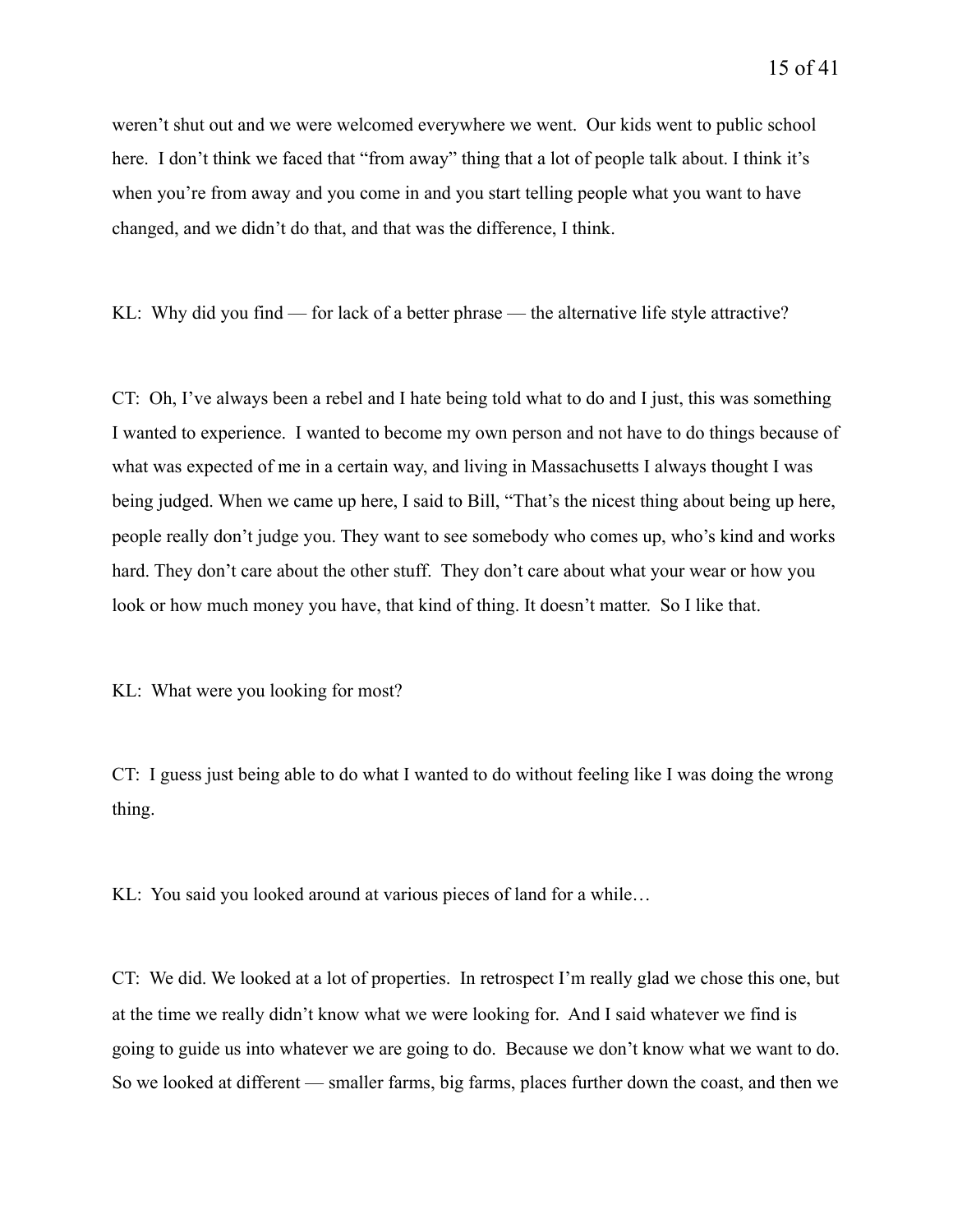saw this one, and I loved it because if you walk down the shore there's a pink granite shoreline and you have about a thousand feet of beach and rocks down there, and it's a beautiful property. But it was a little more than we wanted to spend; it was \$55,000. So when we went back, my brother Peter, who's in the picture up there, came up with Bill and I said to Peter, "Look, when you go up there, go down to the shore and then talk to Bill about how much you love the property and how much you think it's going to be the perfect place." So he did, and then we decided to buy it.

KL: Properties like this with shoreline are getting bought up all over the state by people with a lot of money. Have you ever felt that pressure?

CT: Oh, yes, yeah. We've had people approach us wanting to buy it. Years ago, and I'm not sure how long ago, but I think maybe twenty-six, twenty-seven years ago we put an easement on this property, and so the whole property has an easement that says it can never be subdivided. So instead of being worth a million dollars like Roxanne Quimby's next door, it's probably worth a quarter of that, I don't know. But it can never be subdivided; you can't build in certain areas; no more housing can be put up. It's a very strict covenant which we put on it and so that protects it from ever being bought and subdivided and built on.

KL: That's very important to you?

CT: It's important, yeah, because there aren't a lot of—as you say, so much shoreline is being gobbled up and put into lots and houses and fancy places and we didn't want to see that happen, especially to a farm, so we've ensured that that's not going to happen. We have a couple, a young couple here, who are living here with their two kids, they live down the driveway there, and when we croak, they are going to get the farm. We've become partners. We have an LLC and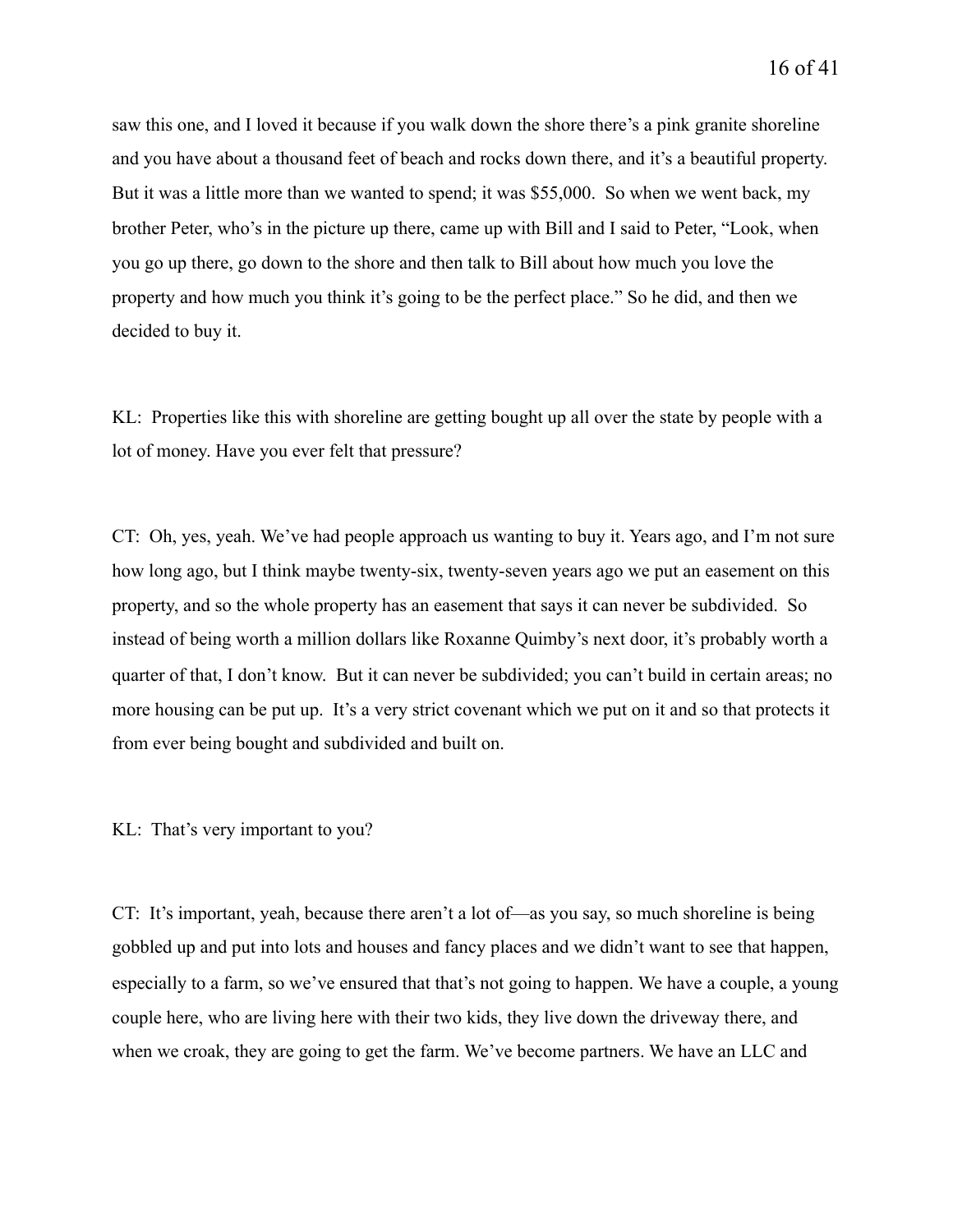every year they get a certain percentage of the farm and then it will go to them, and they'll continue farming.

KL: Tell me about the first crop you brought in.

CT: Well, there were a couple of funny stories in the beginning. As I say, we didn't know what we were doing. We brought a freezer from Massachusetts full of food from our garden and when we went to bring it in to the woodshed out here, the floor was so rotten that somebody's foot went right through the floor and the freezer fell over and it was kind of a nightmare. So we didn't have any food. We moved in the fall and so Bill said, "I think I'm going to get a hunting license." I said, "OK," so he got a hunting license, because we had nothing in the freezer except for we had a couple of chickens and some beans, and he went off the first morning of hunting season and it wasn't five minutes I heard a shot and he got a doe and brought the doe back and we cut it up and it went into the freezer. So that was sort of our first crop. We had a very small garden right out back here. When you drive up here, you can see a lot of open land, but when we moved here the only open land was a small plot here and a little tiny piece maybe 20 x 20 to the left of the barn. Everything else was brush, trees, forest. And so we cleared as much as we could out here and I remember growing carrots that hardly germinated and hardly grew at all. Everything was so acid. You add the lime to it, but it takes a while for it to assimilate into the soil. So our first garden was pretty bad, but we had enough to live on for that first year—not that very first year because we had nothing, but…

KL: So that first year you had…

CT: We had the deer and we had a few—we had some vegetables in that freezer that went through the floor [laughter] from the garden that we had in Massachusetts and that's kind of what we lived on. Then that first year gardening, one of my former students came up and helped us.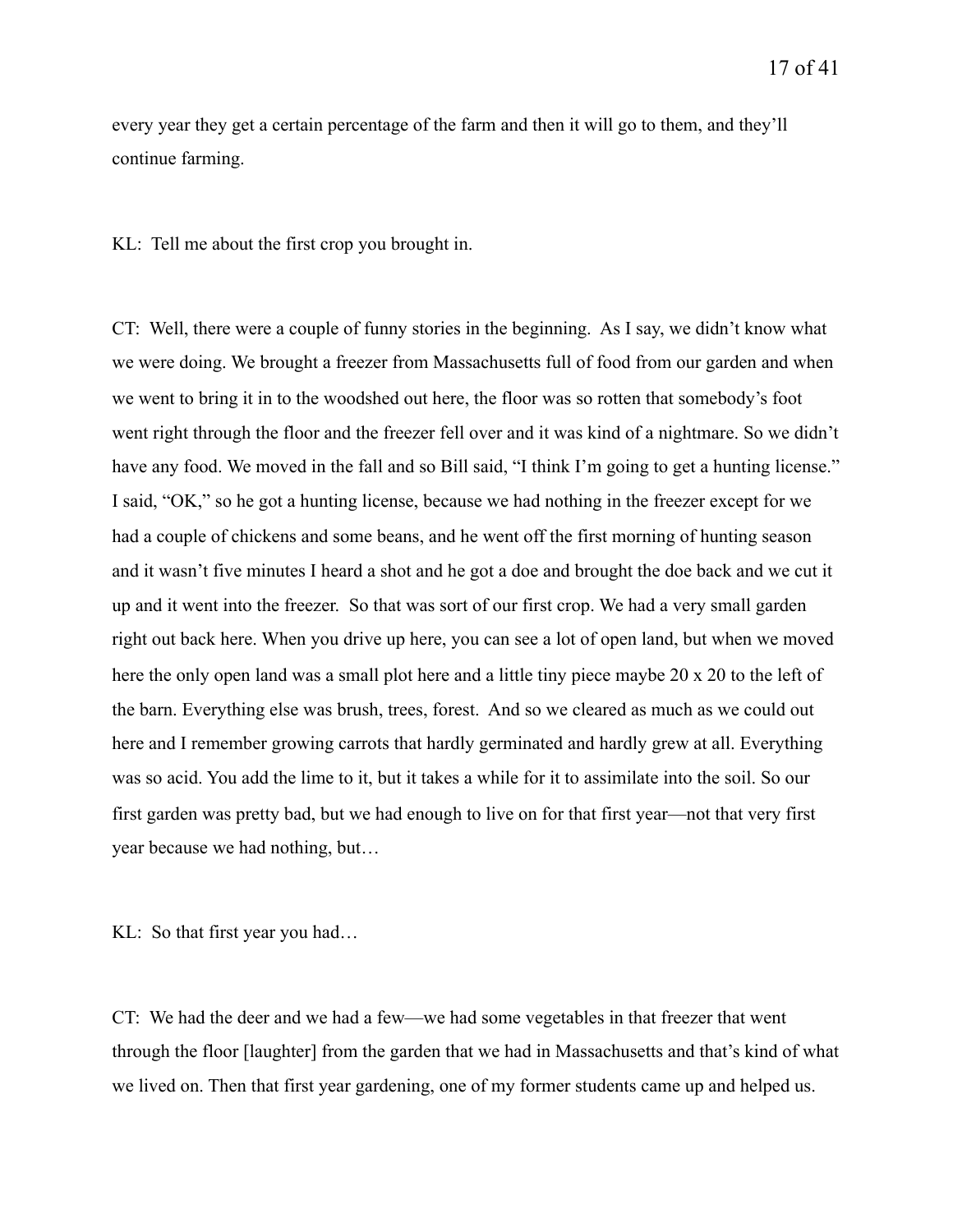He was, I guess our first apprentice. I can't even remember what his name was. He wasn't very good; he was pretty lazy, but he was a little bit of help. And we put in our first garden and we had these ponies and one of them we brought up with us from Massachusetts, the one with mostly the white mane and tail. Then we got a couple other ones. I think that first year we might have had just that one pony, but we bought equipment and he did a spring tooth harrow back and forth, this little tiny four hundred pound pony. Then we acquired two more tiny ponies and that's what we had for implements. We didn't have a roto tiller, we didn't have a tractor, anything like that. Every year we carved out more land. We bought goats, more goats and put them down over there, where there's a lovely field. At the time it was just nothing. All this was overgrown

KL: So you started just with the garden?

CT: A small garden, we brought goats with us and sheep with us, two sheep, and the pony and the horse, and some chickens. Oh, I'll tell you a funny story about the chickens. We were in Massachusetts packing up and Bill said, "I think what I'm going to do is put the chickens in the cage and put them in the van the night before because then we'll be ready to go in the morning." That wasn't a terribly good idea because of course, the next morning we went out to go and the smell in the van was beyond what you'd ever want to experience. And we decided then and there that wasn't a good idea. But we did, we brought chickens, we brought a cat, we brought a horse, a pony, sheep, goats.

KL: How long did it take you to air out the van?

CT: Quite a while, I think. [laughter] Yeah, it was quite a move. His parents had died and mine had cleared out their house, so there was a lot of their stuff. And we had all these farming things. We had trailers for the animals. It was quite a scene, I'll tell you. That first year was freezing. It was not insulated at all. All we had were leaky wood stoves. We had no cured wood, no dried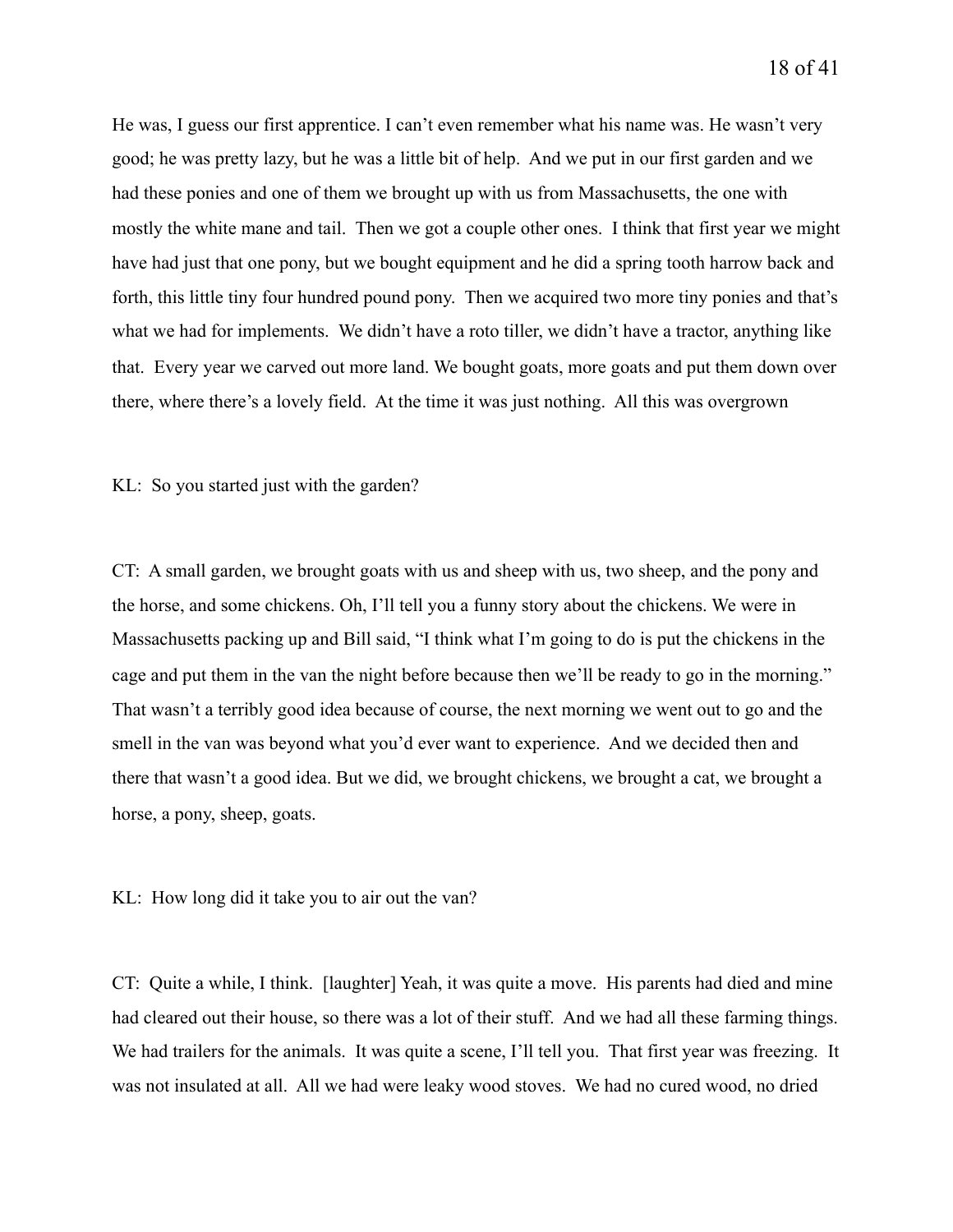wood. So we bought some — no, I know what we did. We wilted it, we wilted the wood. Bill cut some trees down. He knew how to use a chainsaw. And there were green trees, living trees. And if you leave the leaves on them, the leaves draw out the moisture. And they call it wilting. And so that's what we heated the house on the first year. But it wasn't very warm, I'll tell you.

KL: And that was a different house than this one?

CT: Nope, this house.

KL: And is that the original stove?

CT: No, the original stove was full of leaks.

KL: Full of leaks?

CT: Leaks. We got this one fairly early, though, on, I think, maybe a year after we moved. And we had a soapstone stove in there, which we got rid of after and got a more airtight stove.

KL: Even in the late '70s, a stove like that wouldn't have been that easy to find, would it have?

CT: Actually, there were quite a few. We got that at, I'm not sure exactly, Stoveworks or something. It had been refurbished. And we've had it for forty years.

KL: You cook on that?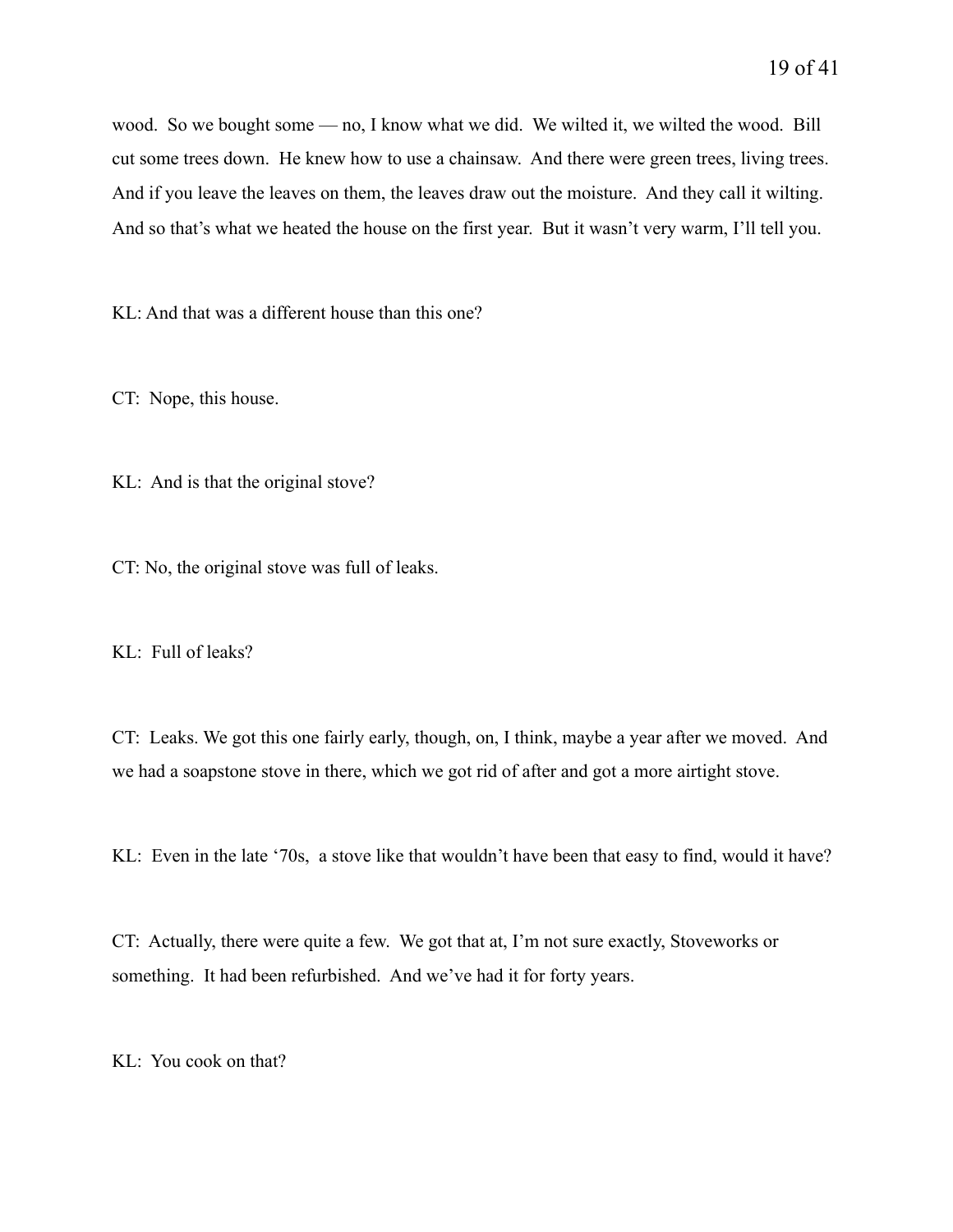CT: Oh yeah. I don't burn it in the summer unless it's cold, but Bill had a fire there this morning.

KL: My grandmother used to tell a story, when people would ask her, when the kids would ask her, how did know the stove was hot enough to bake bread?

CT: [laughter] You could tell!

KL: Her trick was throw a little bit flour in there and see if it turned brown.

CT: Well, yeah, I bake in there, I've made baked beans. I use the top. The top is very handy, because if you want it really cooking and boiling, it's here, and if you want it just warm, it's over there. It's very handy. It's really easier to cook on than the gas stove.

KL: You think it's easier?

CT: I think it's easier, because it's so, you just move the pot, instead of fiddling around and trying to turn it down, having the flame go out. You know. We learned how to do everything ourselves. We couldn't find farriers to shoe the horses, so Bill learned how to do it himself. We didn't know how to slaughter. We couldn't find somebody to do it. So we learned it ourselves. We learned how to give shots to the animals. We learned it from books, all these books, from talking to the old-timers, who would come over. There were a lot of old-timers who came over and were just fascinated with what we were doing. 'Cause here I was spinning wool, we were shearing the sheep and spinning the wool and making yarn and making clothes. They loved that. They'd come over and help.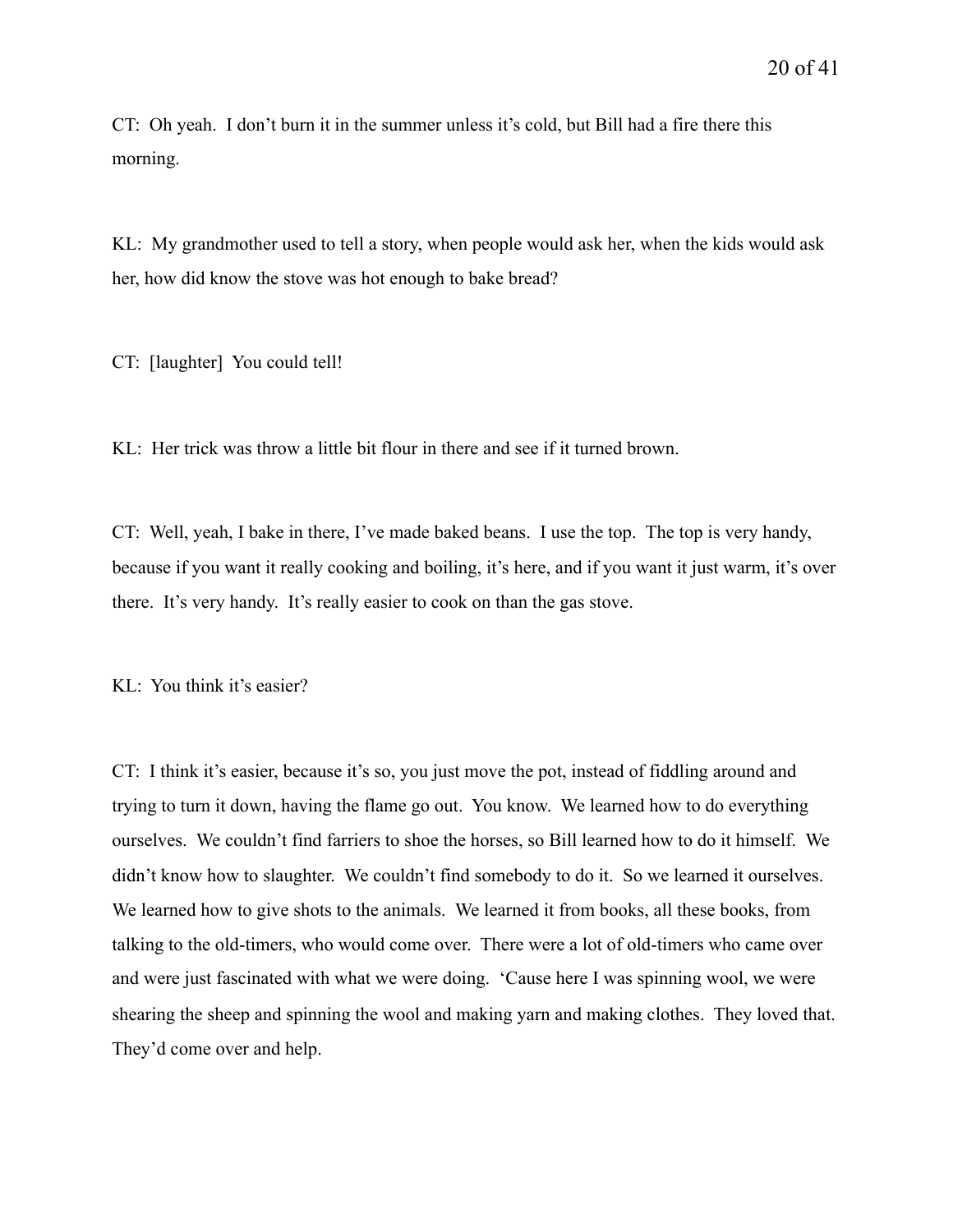KL: So, tell me about slaughtering.

CT: Well, the first one. The first time Bill slaughtered a chicken it was kind of funny. It wasn't really funny, ha-ha, but he cut the head off and of course the chicken was going all over the place. And Bill kept saying, "Oh no! Oh no! Oh no!" [laughter] And we learned how to do it. And we thought, "If we're going eat chicken, by God, we're going to kill it. And we're going to raise it. And we're going to see what it is that we're eating." And that was really important to us. And still, after forty-two years, I've hardly bought a vegetable. And we've never bought any meat. So we eat pretty much what we raise.

KL: You get very little from the grocery store.

CT: Well, we get you know sometimes rice. But we don't eat a lot of rice because have potatoes. Maybe we have coffee. He drinks coffee; I drink tea. I buy sugar, flour, you know, flour. So we buy things. But we don't vegetables, we don't buy fruit, and we don't buy meat. And for many, many years we didn't buy any dairy. But we don't have any dairy animals anymore.

KL: You had milk cows?

CT: We had goats, we had seven goats at one point, milking, and then we had cows for years. We had two cows. We made cheese, butter, yogurt, which we sold in the store. So we learned how to do that. I learned how to make cheese. I learned how to milk a cow.

[sound of door]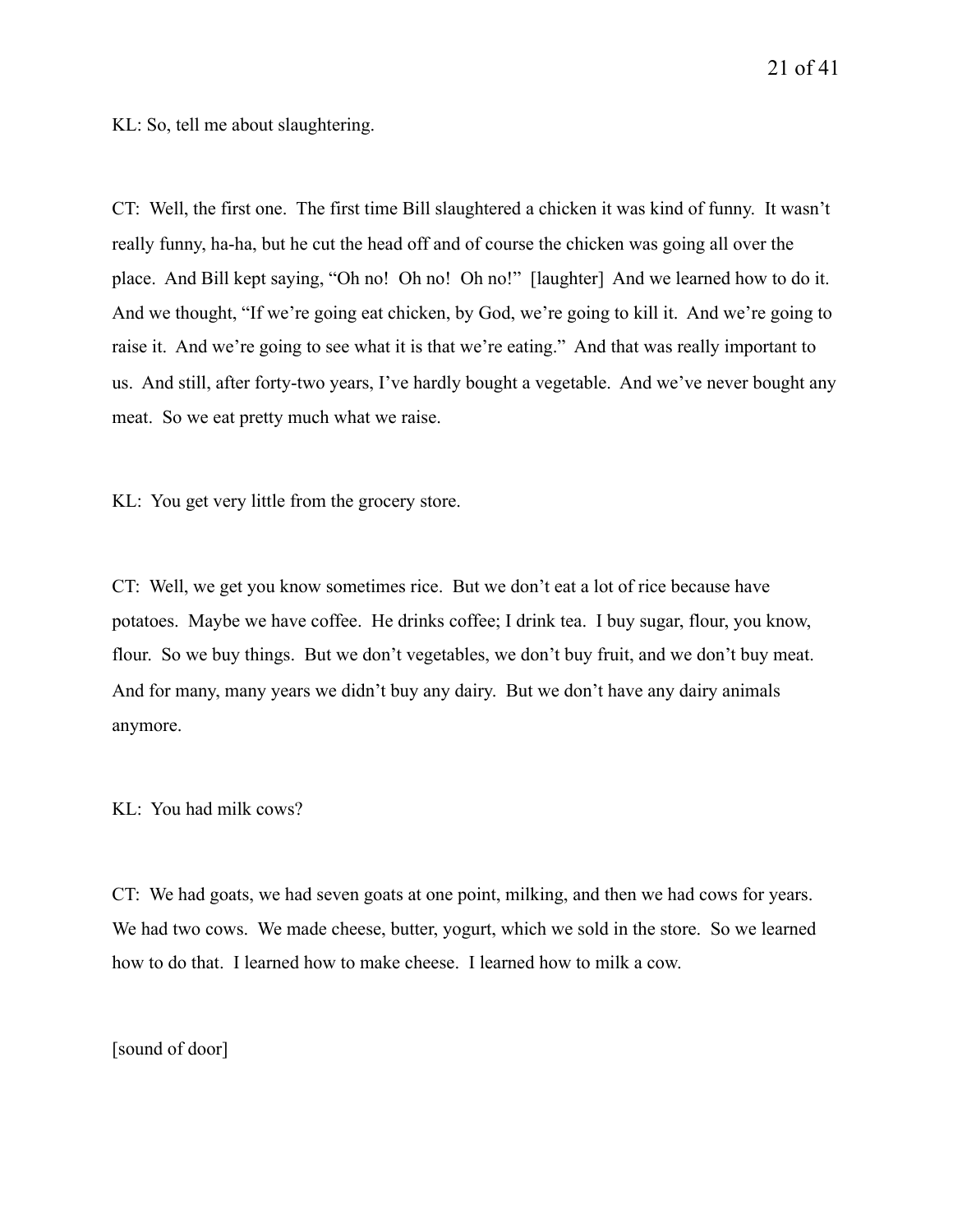And this is Bill. Do you want to turn that off for a minute? Or do you want to keep going?

BIll: I can't stop.

CT: You can't stop?

Bill: No, I've got to unload this.

CT: Okay. Did it go okay?

Bill: Yeah.

CT: Okay. This is Keith Ludden

Bill: Hi.

KL: Hi.

CT: That's the Bill I've been talking about.

KL: Nice to meet you.

CT: Did it go okay?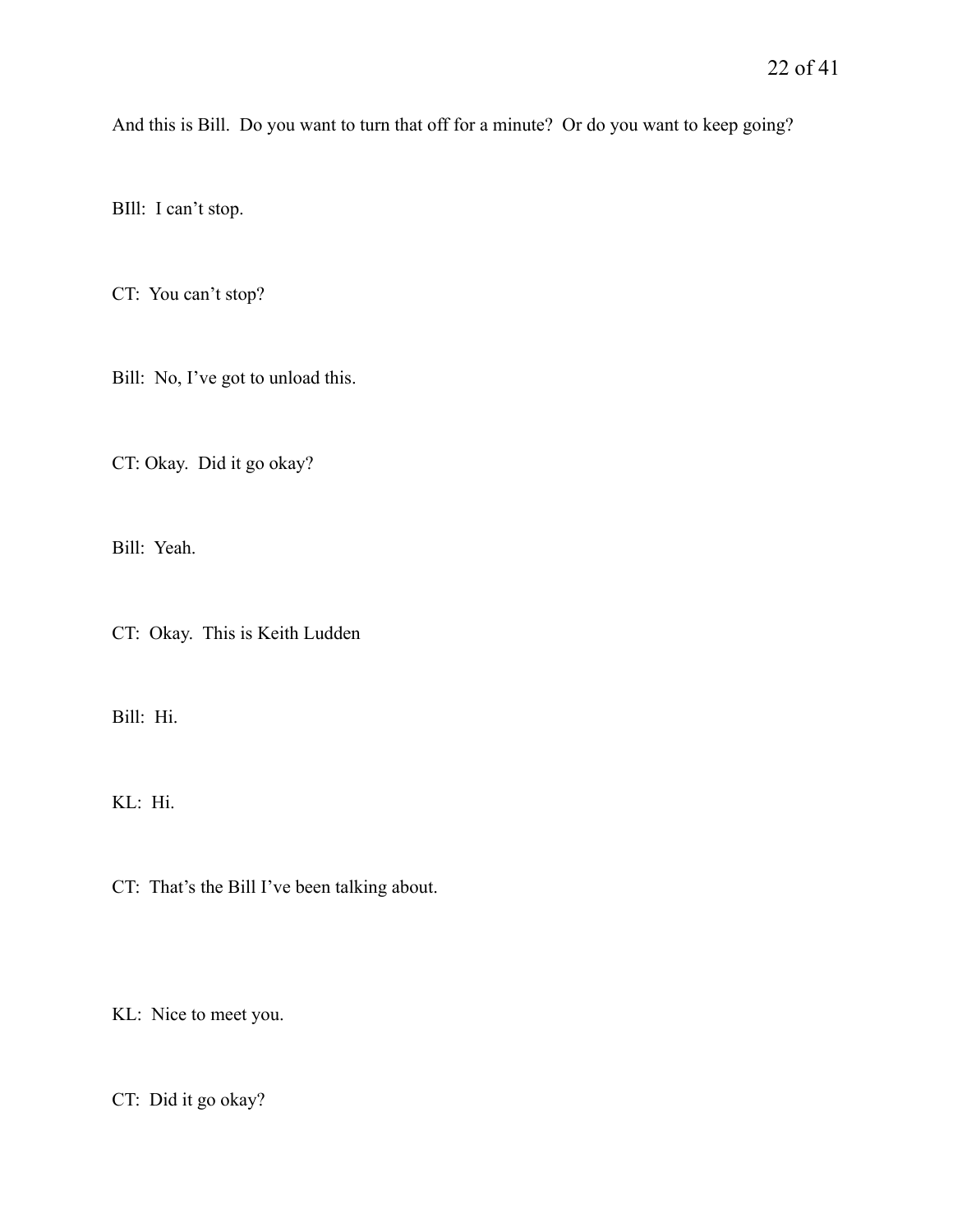Bill: Yep, it's just, it's a long ride.

CT: [replying] Long ride. [returning to interview] So, the reason he had to take the cattle to the slaughterhouse is because if we sell a package of beef, it has to be killed and packaged at a federally inspected slaughterhouse. We used to slaughter the beef ourselves, but then we started selling them in packages. So, if you wanted a pound of hamburger, you could get it at the store. But with the sheep and the pigs, we do it ourselves, and the chickens, turkeys.

KL: So the slaughtering is something …. What time of year do you do that?

CT: In the fall. Well, usually in the summer we do a batch of chickens. And then we'll do another in the fall. But then, we do sheep and pigs in the fall.

KL: Now, did you have to wait for it to get cool to do that?

CT: Yeah, you don't want to do it when it's hot and there's flies. We usually do it in end of October, early November. I learned a lot about gardening. I had had gardens as a child, and then even in Massachusetts, we had gardens. But I learned a lot about how to plant things and what soil conditions were needed, mostly from books, or talking to Frank Eggert who was an expert, or all those other MOFGA people that we were in touch with.

KL: It was Frank what?

CT: Frank Eggert, it was dean of the graduate school at UMO. He was a pomologist, expert in trees, knew everything about gardening that you'd possibly want to know.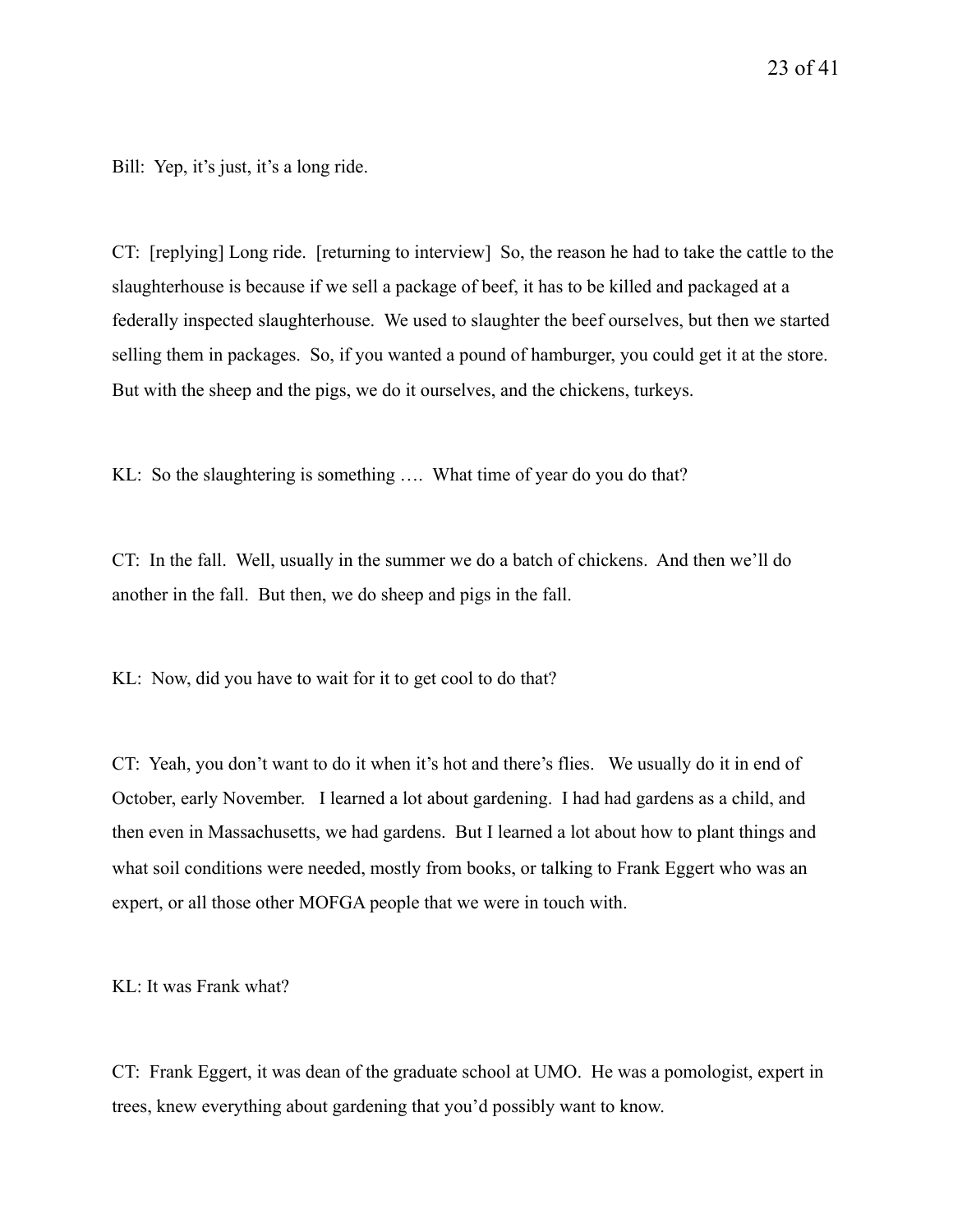KL: How was that last name spelled?

CT: E-G-G-E-R-T. Frank Eggert.

KL: I notice you're wearing a sweater, is that from wool you produced?

CT: Oh yep, grown here, dyed here, spun here, knit here. Yup.

KL: Now you use horses on the farm.

CT: We do. Let's see, let's see, let me see if I have any pictures of the horses. [looking in a book] Nope, not there. We do, we have three horses. Making a noise. [talking about sounds on the table] We have three horses that we use. Bill uses them almost every day. I thought we had a picture in here of them. Oh, there's a picture of them in a sled! But they do everything. They plow, yesterday we plowed some potato furrows with the team, and planted the potatoes. He does manure spreading; he grades the driveway; he hauls wood; he gives wagon rides. So, they're well used. And we also have two tractors. So we have three draft horses. One has kind of become the horse of our partner, I told you about earlier. And Bill uses the team. So we have three working horses trained.

KL: And you use some tractors?

CT: We have two tractors, because we do all of our own hay. And so he uses them mostly for hay. Baling and cutting, raking, baling.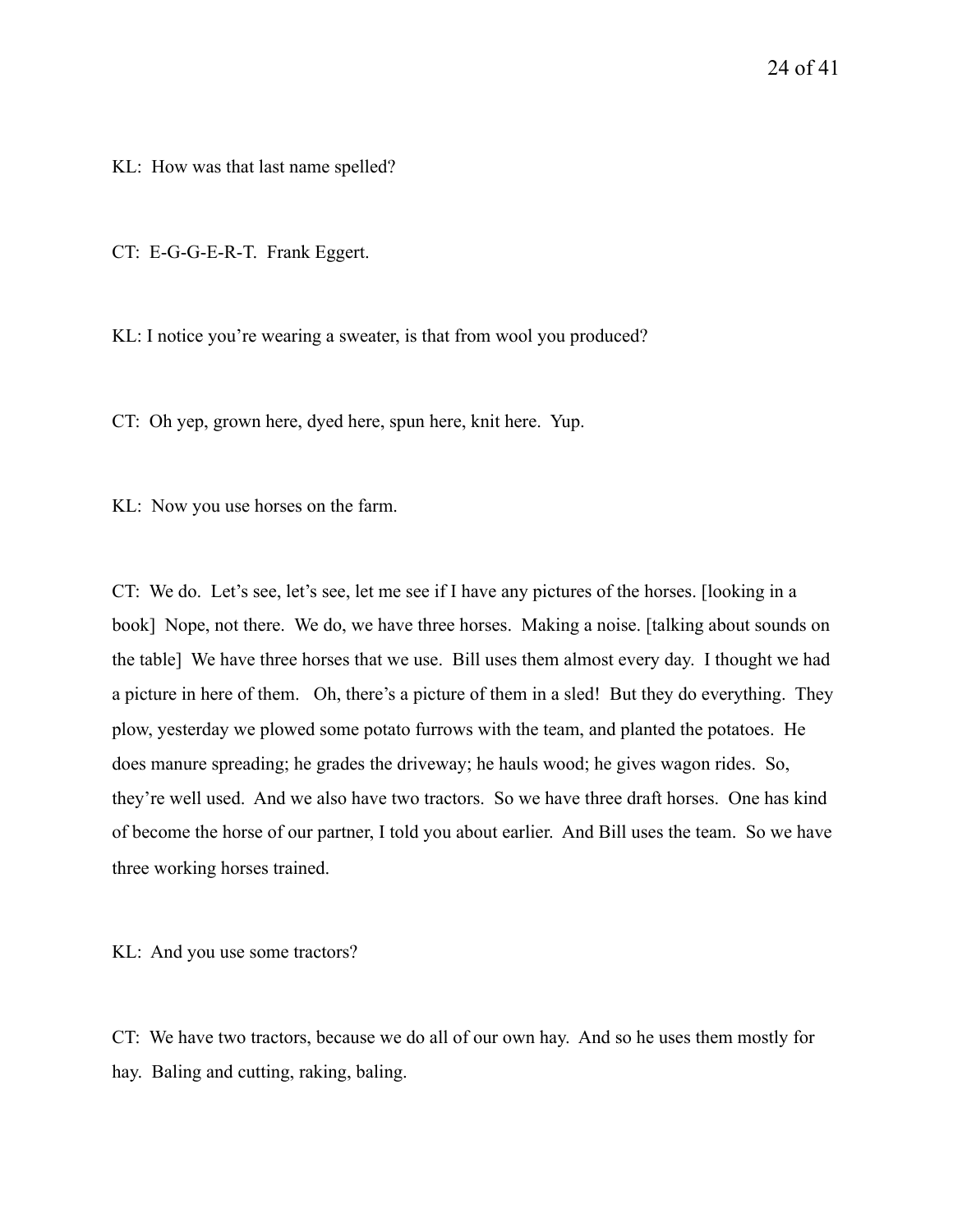KL: But you don't have cows anymore?

We don't have cows anymore but we have a couple of beef critters.

KL: A couple what?

CT: Beef critters. [laughter] Little calves that we raise up. So we've got two new calves in the barn, in the stall, they're about three weeks old, four weeks old. And then we have a couple from last year that are out in the pasture and then we have the one from last year that Bill just brought home in pieces. So we have a little bit of beef going on.

KL: When I looked at website one of the things that kind of caught me by surprise was flowers!

CT: Oh yeah, we've developed quite a market for flowers. I've done some weddings which are really fun to do and profitable. And I love doing that kind of thing. And then we just do straight bouquets. We sell a lot of bouquets at farmer's market and at the store. We have sweet peas, early June usually. And we have flowers right through the season until the end of September.

KL: What kind of flowers?

CT: Well, of course, sweet peas, and then all kinds of mixed flowers. Astors, calendula, delphiniums, nasturtiums, all kinds of flowers. Got any pictures of flowers?… maybe not. But you can see them on our website.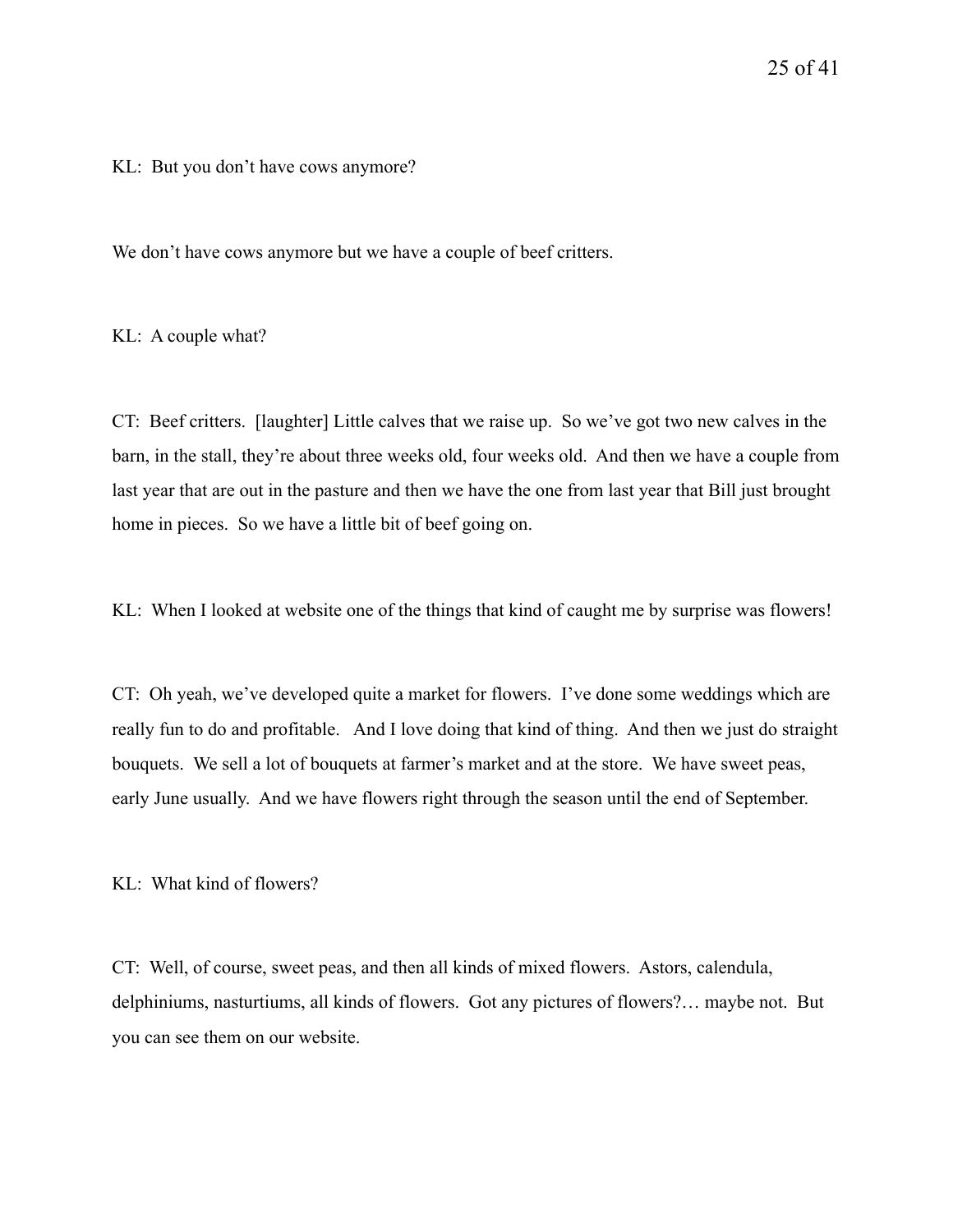KL: Yeah, I saw some on the website. Tell me about the apprenticeship program. How did that work?

CT: Well, we've had almost, probably almost three hundred apprentices over the years. We get some of them from MOFGA. They have an apprentice program, which seems to be not as active as it was. We ran it for quite a while, Bill and I, we spread them out on the table, you know, the applications and match them up and put them in envelopes. 'Course now it's all electronic. But we've had all kinds of great apprentices over the years. And some with problems. We've had a some older apprentices. We've had a lot of apprentices go on to have their own farms in Maine and outside of the state. Right now we have a high school girl who came over just for a short period of time, but she thinks she might like to stay for the whole season. And then we have a young fellow who's twenty who's been with us for about six weeks, I think. So've had, we usually have three at a time; we've had four. And sometimes we've gone with just two. But a lot of them we're get now from word of mouth, and through the website, rather than MOFGA. We still apply to MOFGA, but this year there've been very few applicants. I don't know why.

KL: And the apprentices stay here on the farm?

CT: They do. They used to live in the house with us, and then we got, I don't know, involved in music and it was too difficult. We had no privacy, of course. But it didn't seem to bother us at the time. I think I wouldn't want to go back to having that going on. But we shared the meals and the housecleaning and we made some very very good friends. But now we have two apprentice houses and they live there and they cook for themselves. And, so they live here and we provide them with a stipend and food from the freezer, food that we grow. And so they learn a lot. It's quite an amazing experience for them.

KL: And what year did you start that?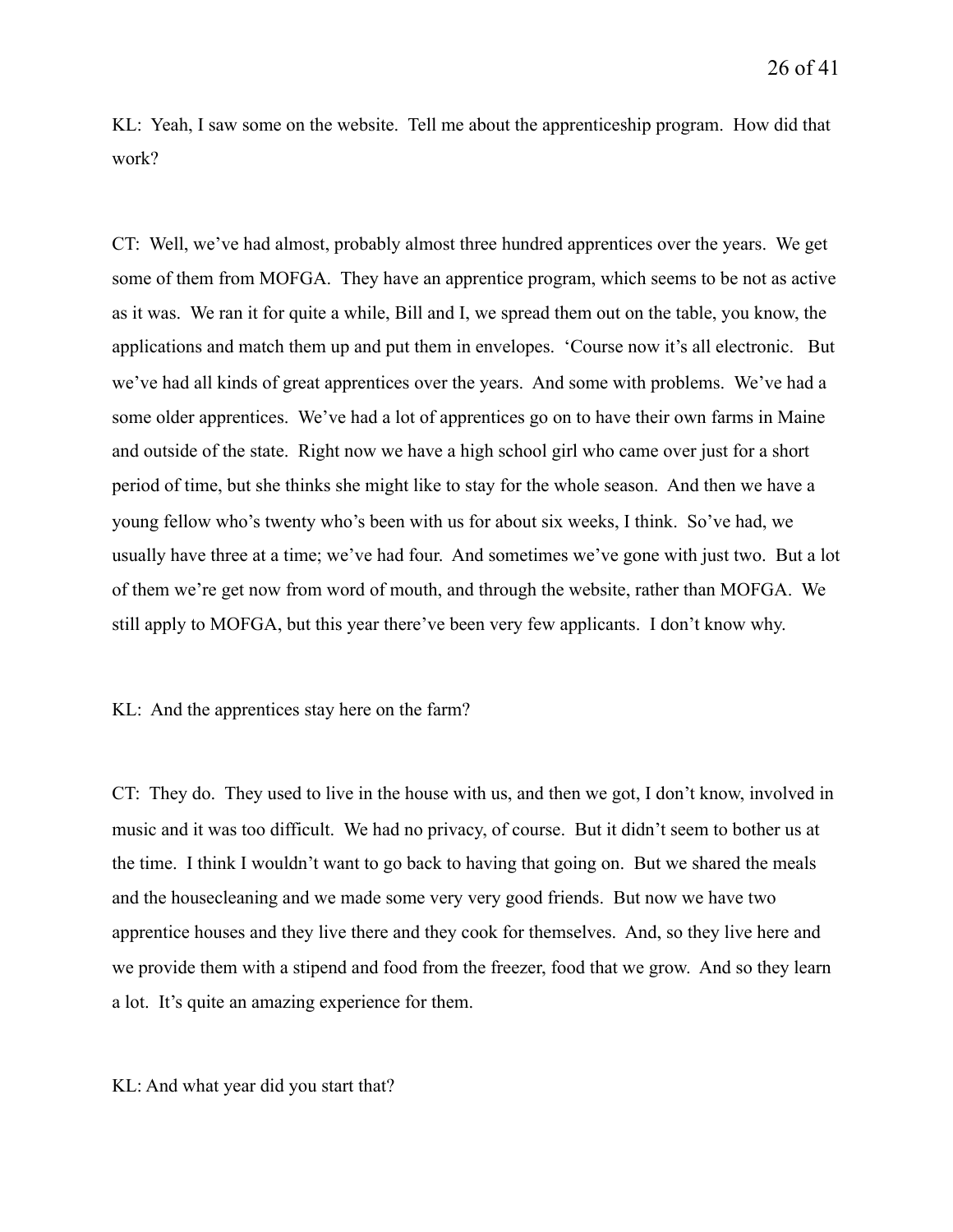CT: Well, that first year I mentioned we had that student who wasn't very good. But then the next year we had apprentices. And we've had them ever since.

KL: And what year was that?

CT: '78.

KL: When you first started out, what would a typical day be like?

CT: Well, it was a long day. We were up at 5:00, milking. When we came up we had the goats, then we had the cows. So we milked at 5:00, then came in and had some breakfast, then started the day, whether we were gardening or taking care of animals or whatever else we were doing. [Bill walks in]

That looks like beef tenderloin! [laughter] I told him to get the best little cuts and bring them in.

We would do maybe some work in the house. Everything had to be fixed. The place was falling down, really. It hadn't been lived in, really, except as a summer property, in many years. Painted, and then I worked on wool. I set up a weaving business. Bill worked with the horses. So we worked from about five in the morning until we milked again at five at night. And pretty much without stopping. Now they don't work as hard. [laughter] But we worked awful hard. And we dug all the post holes by hand, when we were first came here, with a post hole digger and shovels. And that was quite a chore, I'll tell you. Now we have a tractor with a drill you know that drills out the hole. But then we didn't have that equipment.

KL: And what would a typical day be like today?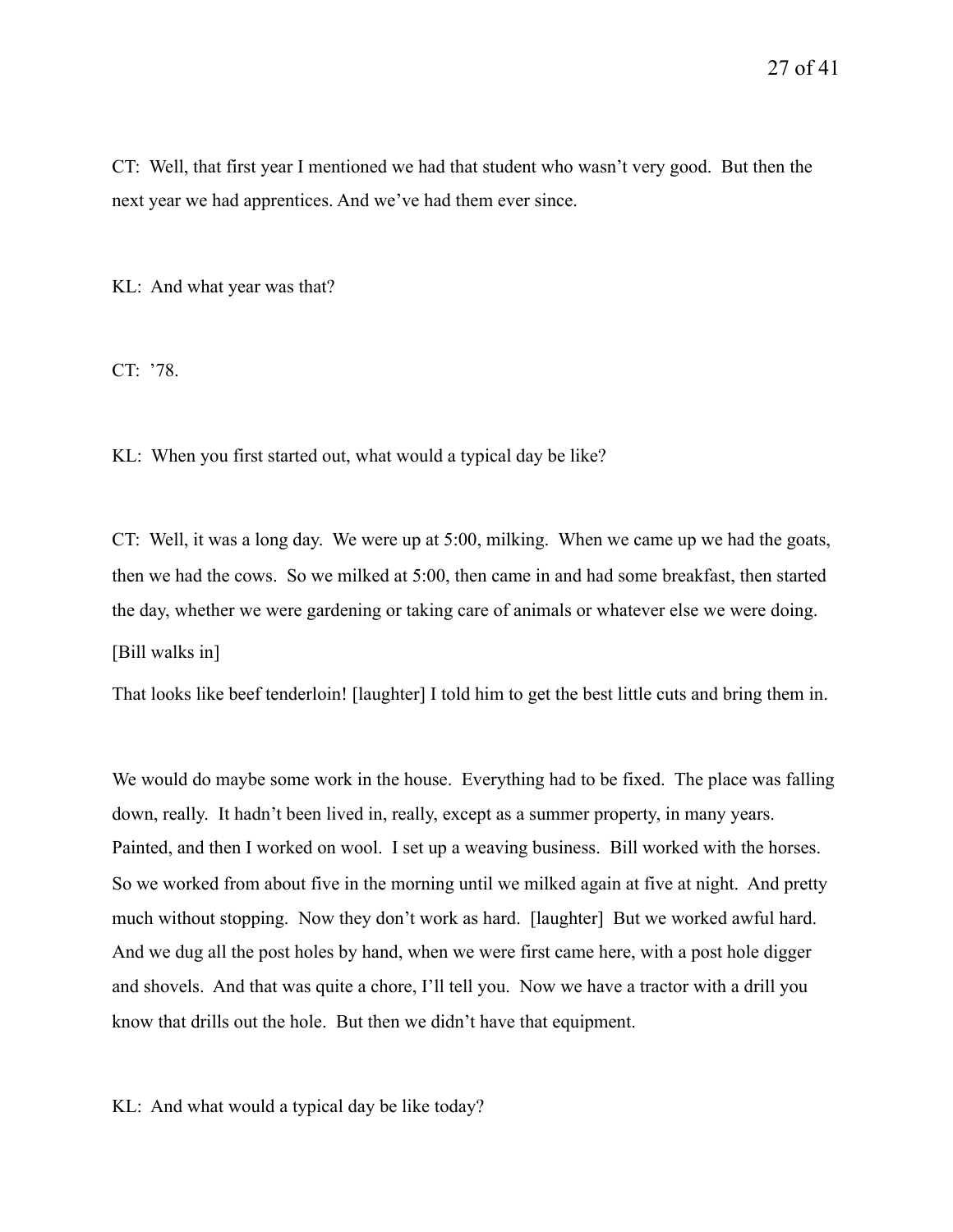CT: Well, I'm kind of stepping back and I'm doing other things. No, they still work hard. They do chores at 5:30. Then they work from about 8:00 until 4:00 with sometimes a couple hours for lunch. So it's not as kind of crazy as we did. I can remember falling into bed at night just covered with dirt, not even having time to take a shower and get the dirt off, you know. But things have changed.

KL: A while back you talked about you started out with a small plot that was cleared and everything else was brush and forest. Tell me about clearing the land. That must have been a daunting job.

CT: It was a daunting job. I think I mentioned we put the goats down over there with the alders and they cleaned that right up. We cut brush and just kept cutting it and cutting it and plowing it as best we could with those little ponies. The first year we had the small plot. Then the next year we crept further back into the woods over there, and then we got another garden down there. Now we have one, two, three, four, five, six, seven, eight — we have about eight gardens. And they're all fairly small just because of the conditions. I know this garden down here we call Marvin Garden, after Monopoly. But because the man who came and tilled it — before we had tractors, we hired somebody to till it because the horses just, the ponies, it was too hard for them. It was full of stumps. And so Marvin tilled it and so we call it Marvin Garden. Down there, down in the field, you didn't pass that part, but just beyond our driveway is several open fields and part of that is garden. And that was woods up until maybe six years ago. We were running out of hayfield and we had been haying at Roxanne Quimby's next door. And she said we could be haying for the next few years, so we put a lot of lime into it and then she changed her mind and put some ponies out there. So I said to Bill, "I don't think we're going to be able to use that land. Why don't we take a piece of that woods down there and have it clear-cut and take the money from the wood and pay somebody to till it." And so we did. And several people came up and said, "I can't believe what your neighbors are doing to that lovely woods property!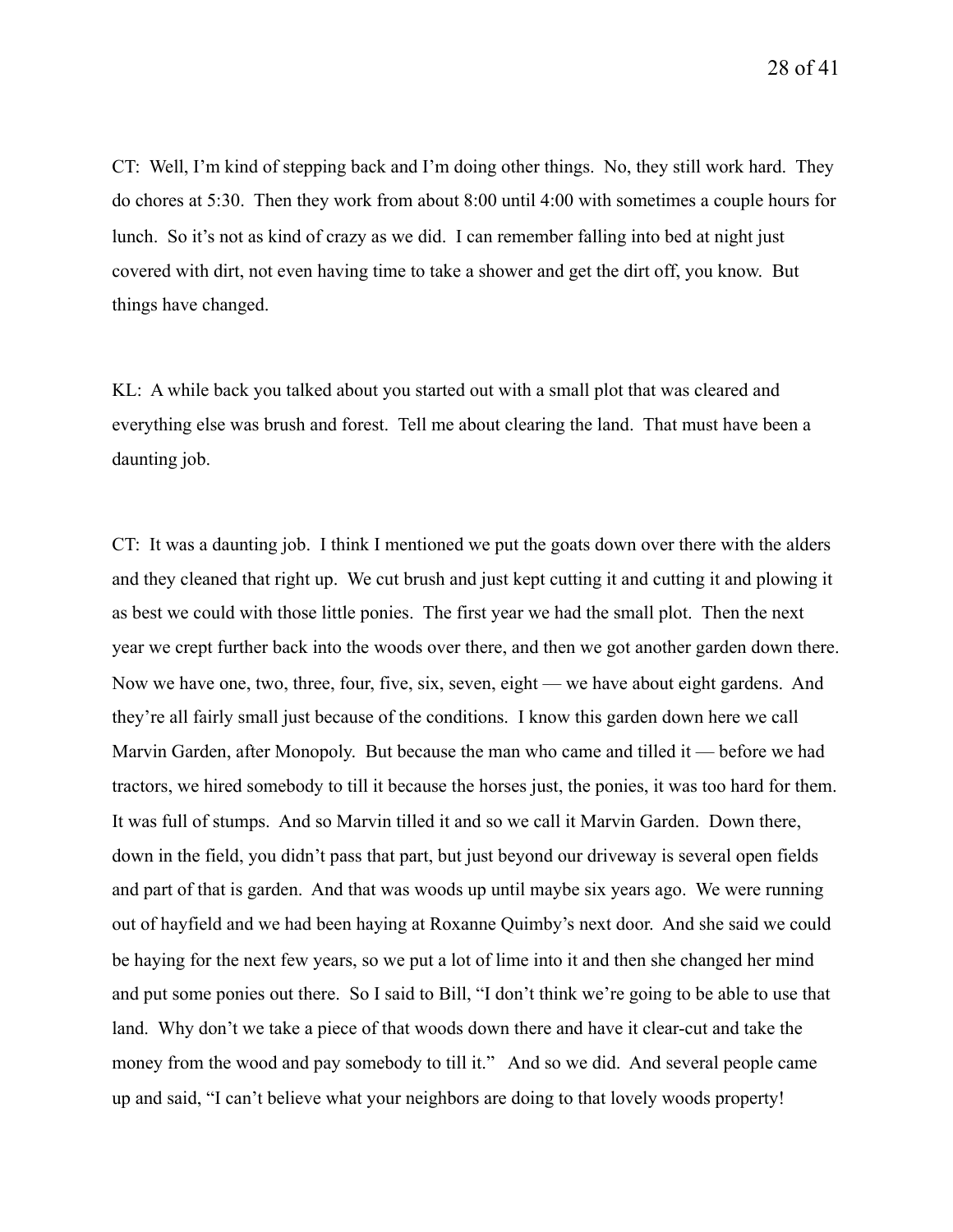They're clear-cutting it!" And we said, "Well, that's us. [laughter] We're doing that." So that was the only one that we did that way, in one fell swoop. They came; they cut the trees; they bundled them; took them away; paid us for the stumpage. Then we hired people to go in there with tractors, pull the stumps. And now it's a beautiful hayfield. That's where we grow our garlic and onions.

KL: That's where you grow what, I'm sorry?

CT: Garlic and onions.

KL: Garlic and onions, okay. So most of the gardens are either vegetables or flowers?

CT: Well, the flower garden is by the barn, just because it's pretty to look at. But everything else we rotate quite well.

KL: There was a fire at the barn.

CT: There was a fire at the barn.

KL: Tell me about that.

CT: Well, I had been away teaching writing at a workshop in northern Maine and came back and we had a young, or a middle-aged couple I guess they were, who came here to apprentice. And there was something a little bit off about them. And I think there was some kind of abuse going on, we were just speculating what was going on. And we went to bed that night, I think it was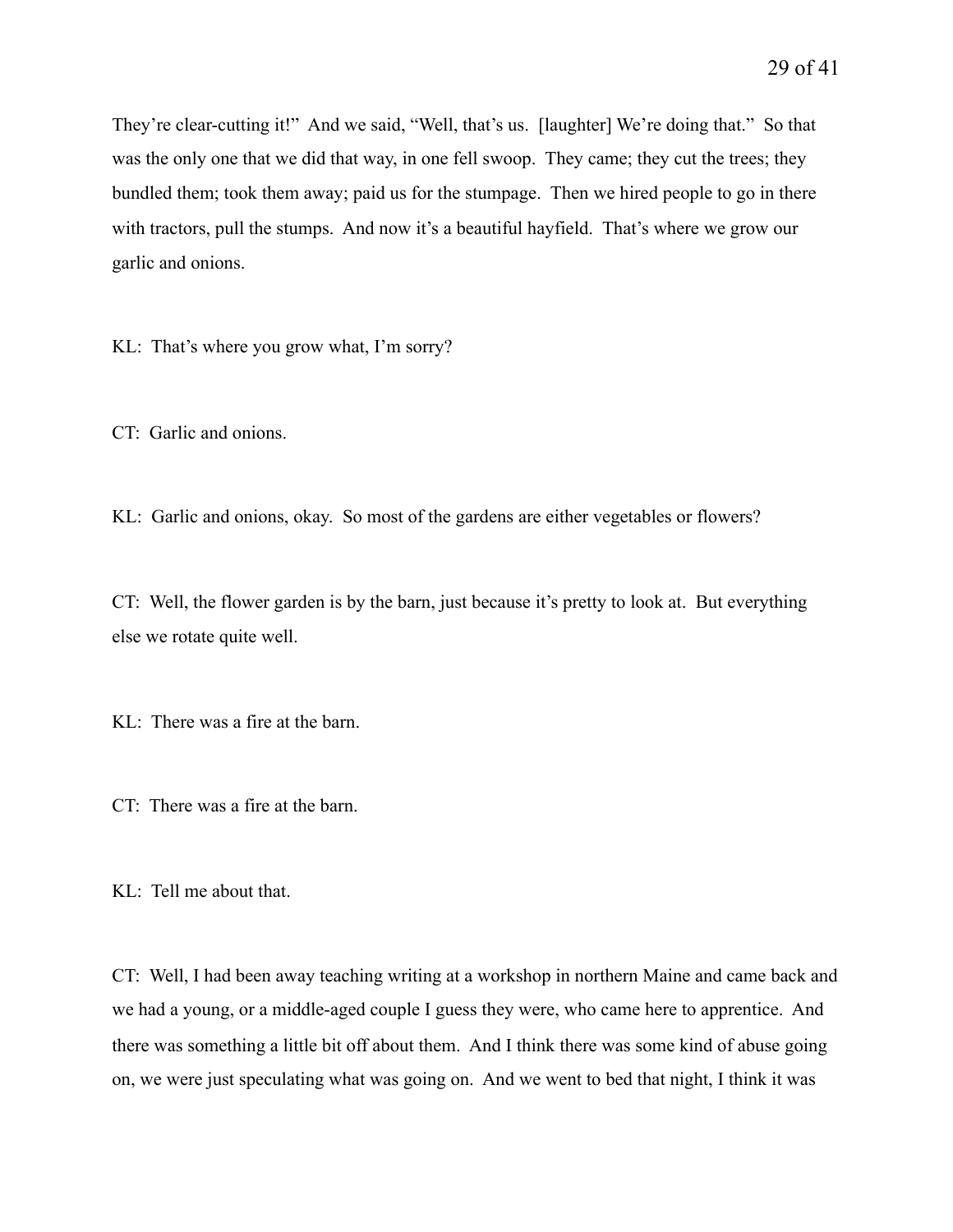May, the sixth or seventh of May, I think. And what we had done was when the chicks and the ducks came, he set it up. And Bill said, "Well, it sounded like he knew what he was doing." But I don't think he really did. And he set the lights too close, I think, for the chicks. We're not sure what happened. But we woke up in the middle of the night and Bill said, "I think the barn is on fire." And we looked out and it was really engulfed. And so we went out and the sheep — this was probably the worst part — there were a couple of sheep running around outside, burning with flames. And I tried to get them out. But I couldn't. I got burned, my face got burned, trying to open the gate to get them out. And Bill went back to get his beloved horses out. And he was lucky he wasn't killed, because he went to open the door, and just [makes sound of flames rushing, *vv-sh*!]. So that was just kind of a nightmare. And the next morning we were all sitting around the table trying to figure out what to do. And this woman came. We barely knew her; she had been a customer a few times. And she came in, she was crying, and she said, "I have something for you." She took an envelope out of her pocket, with five thousand dollars in cash in the envelope. So that was kind of a time where we said, "I guess we're meant to rebuild the barn." And it was still smoking out there. And some people you know, came forward and said, "I want to help." And they set up a kind of "GoFundMe" kind of situation with the bank. And we were given enough money to rebuild a post and beam barn and buy and replace the animals and all the equipment that we lost. And at first we were thinking, "Well, we'll build just a stick barn, temporarily, so we can get a couple animals and put them in there." But then as the community came forward, you know, they wanted to see an old post and beam like they used to see. And so that's what happened and now we have it. Sheep were given to us by a guy who raises them out on the island and we bought some horses down in Virigina. So, we're back in business, but it was an amazing outpouring of community. We had people up here, working, bringing their saws. We had people bringing food to eat, and fisherman hanging a bag of fish on the door. Local people. The school kids had made little jewelry, the little kids, and sold it to help. You know. So, it was pretty amazing. And then the only survivor was this chick, called Lucky. You might have seen his picture on the, well, I don't know if it's… no it's not in there. There was a mother hen with chicks in the barn and one of the chicks got out before the fire hit apparently. And so he was peeping around outside, little tiny thing going peep peep peep. And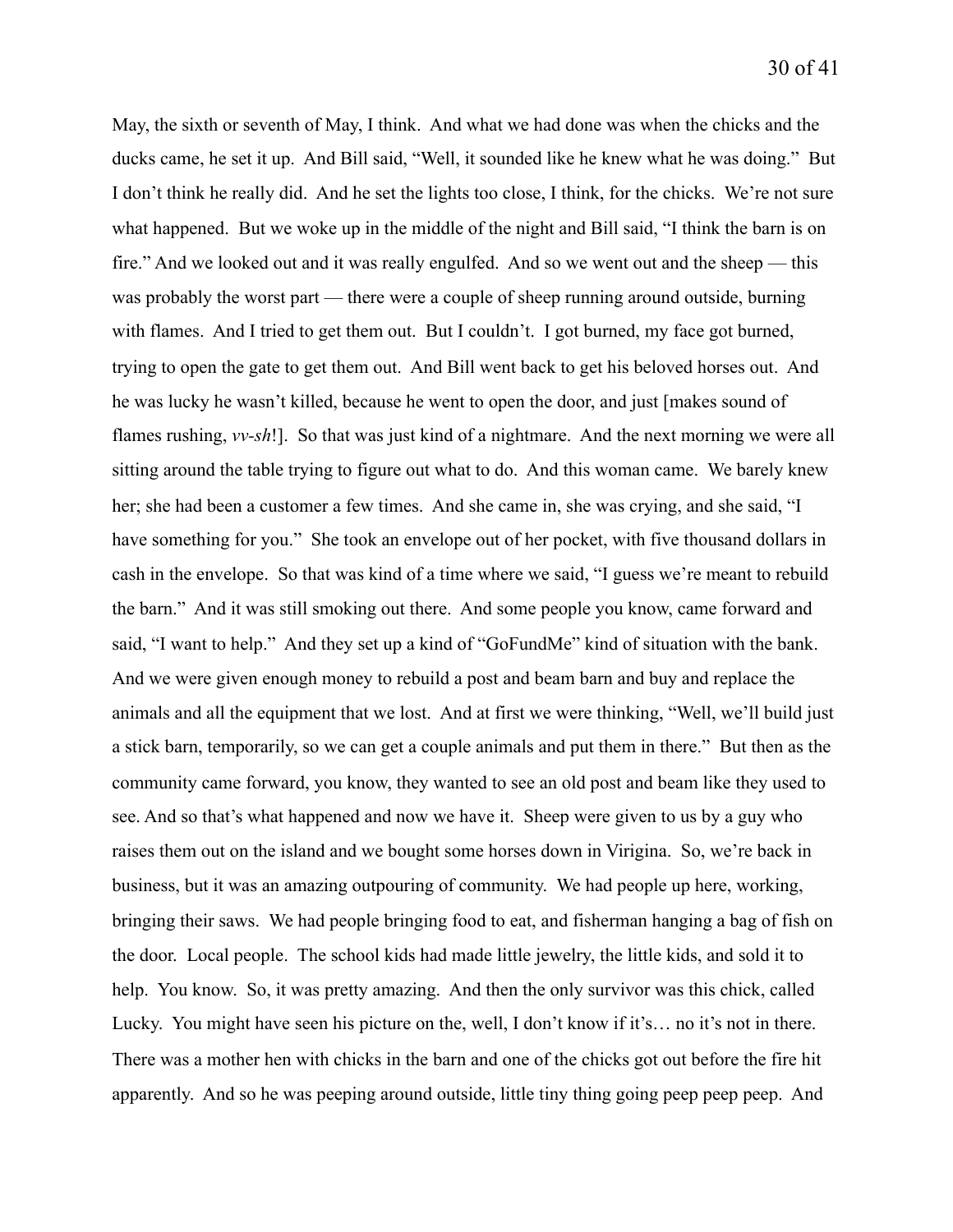he's still there, we call him Lucky and we brought him down to meet the school kids and he became a kind of pet of everybody's. And so that's kind of the symbol of the farm. And so that was amazing. That really showed us that we had made an imprint on this community for that to happen.

KL: Yeah, that's pretty amazing.

CT: It was pretty amazing, yeah.

KL: And what year was that?

CT: That was six years ago, so it would have been 2012. Yep.

KL: Now you said you did some clearing on the land.

CT: Oh, a lot of clearing.

KL: Yeah, yeah. How has the land changed? There's been clearing, and what else?

CT: Well, years ago when you came up there was a little tiny road with a grass center — you know how you see in the country? There was this house and the old barn and that's all. All the other buildings on the property we built from wood that Bill milled with a sawmill that he cut from the woods. And all the clearing we did pretty much ourselves except for that one piece that I told you where we sold the wood. But everything else pretty much we did. We cut some and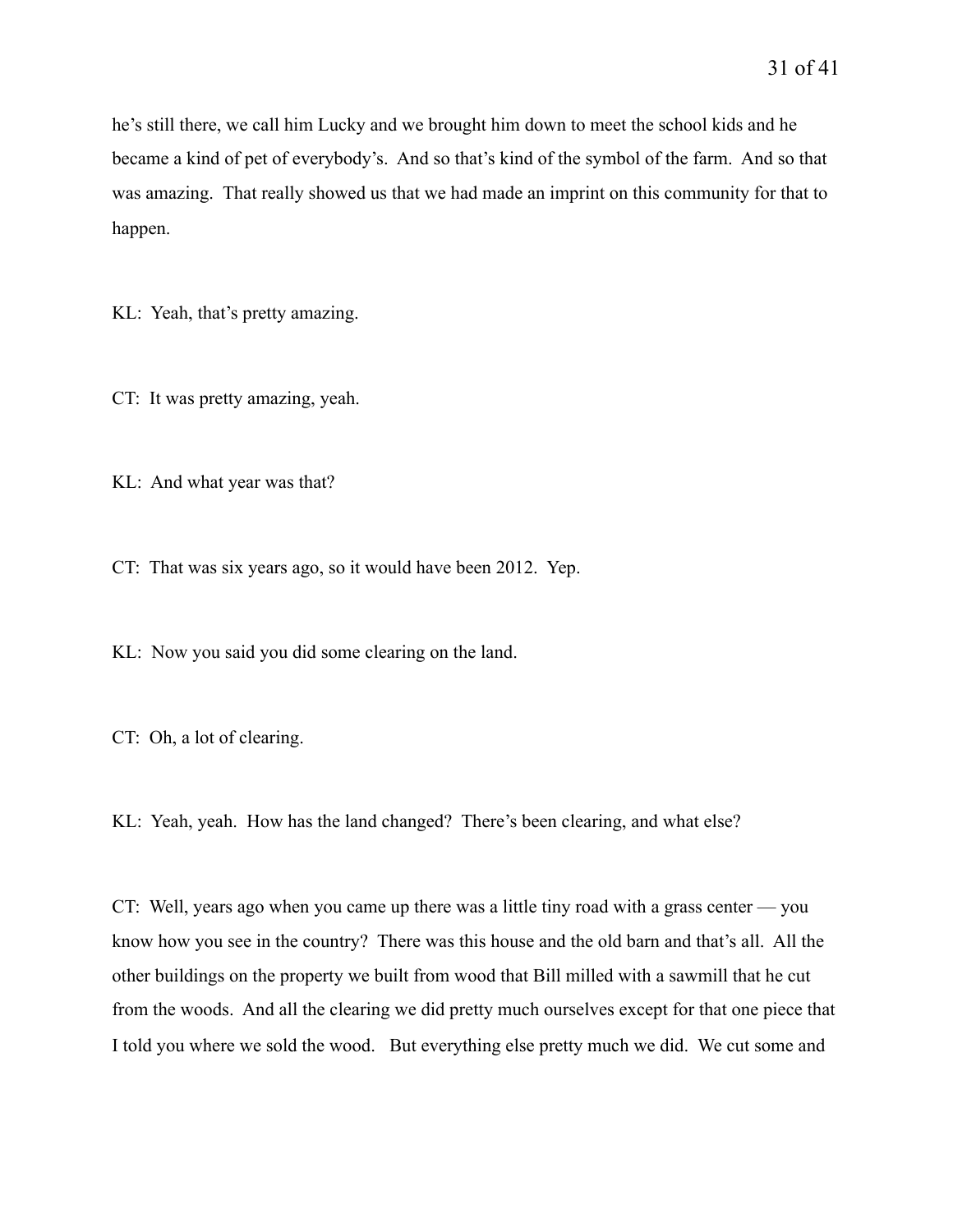put some animals in there and plow it and till it and get the roots out and pick up rocks. Yeah. So we really kind of made the farm. It had been farm years ago, but  $-$ 

KL: What do you think about when you look out your window now and see what it looks like now?

CT: Well, there's a big sense of pride in what we have accomplished. That's why we didn't want to have the farm just be sold to some rich person from New Jersey or California or wherever. We wanted to have it continue to be farmed if all this work had gone into creating this farm we didn't want have it just all collapse. So it's you know when you look out at, sometimes I'll think what it was like when we first moved. It's very, very different, although aspects are still the same, some of the aspects.

## KL: How have you changed?

CT: Well, I've rheumatoid arthritis, which kind of puts a damper on my physical activity! [laughter] And I'm quite a bit older than I was. I don't have the energy. But I think I have still the same spirit that I had. And I've just kind of shifted a little bit. I said when this new couple came I said "I want to back off and do some little bit of retiring." So I've been spending a lot of time working on this play and doing some other things. When I first came up here I wasn't doing any writing. That was a whole new thing that came because I got the arthritis and I couldn't weave anymore. I had quite a big weaving business. I did a lot shows all up and down New York and Boston and sold my weaving. But I couldn't do that anymore. So I thought, well I'll try writing and it became successful which was a miracle. Now I think I'm kind of ready to back off a little bit. I'm still very involved in the farm. We have meetings with him twice a week and I still do things. Like I do a lot of the business on the computer. We have a little "Airbnb" right behind the store, which I kind of manage. And that's been really successful. We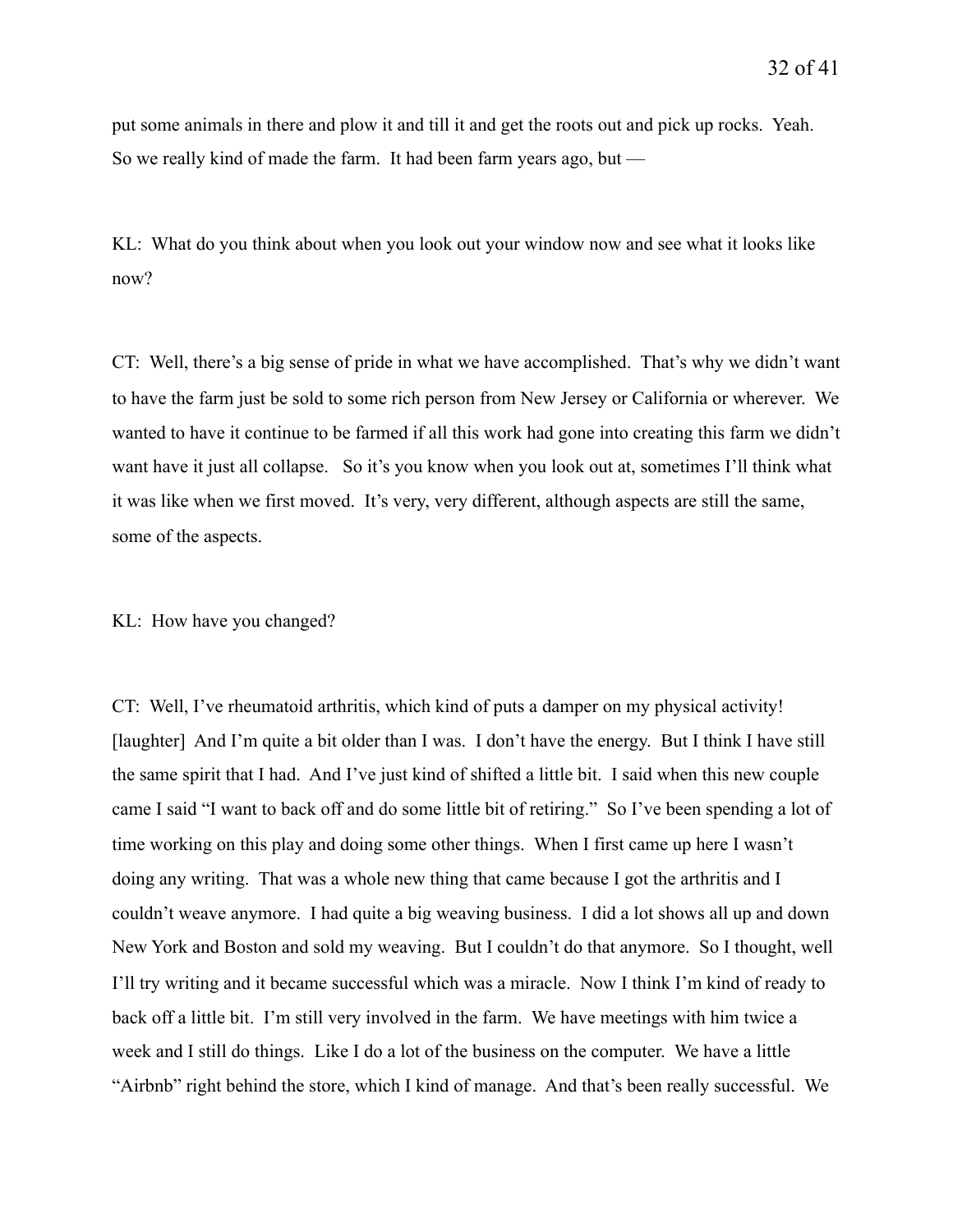make a lot more money on that than on carrots, I'll tell you. I'm still kind of the head honcho in the commercial kitchen where we do jams and jellies and make things to sell in the store. So as I say, I'm still very involved, I'm just not working five to five outside.

KL: Tell me a little bit about the weaving.

CT: Well, I really wanted to weave. I've always been interested in skills that are kind of oldtimey skills, like how to start a fire. I know how to do a bow-drill. I know how to do that. It's like, it makes me feel good to know that. So, I wanted to learn how to weave, so I bought a loom, I hired a teacher, I bought a bunch of stuff, and I just started weaving. And my first stuff was kind of primitive-looking but I got more sophisticated and I ended up weaving material that was patterned, it was kind of intricate, high-end. I made coats, jackets, things like that, suits. And I did shows. I built myself — with Bill's help, he helped me. We built show things, that, shelves, hangers and things that you would take to do a craft show. So I did a lot of high-end craft shows in Boston, New York, up and down the coast. And it was quite successful actually and I did most of that in the winter.

KL: What is it that you like about weaving?

CT: I like the solitude and I like the, what is the word for not boring but — repetitiveness! I liked that over and over and over and over and over and doing the same thing. 'Cause it kind of just allowed me to just think about things. I still would like to do it. Now I spin. I'm a little bit of a crazed spinner; I have fourteen spinning wheels. So I like fiber. I've always been a knitter since I was five. And so I like playing with fiber and making things. I like making anything. Cooking. I love cooking too. So anything that I can make from something makes me happy.

KL: Did your mother teach you how to knit?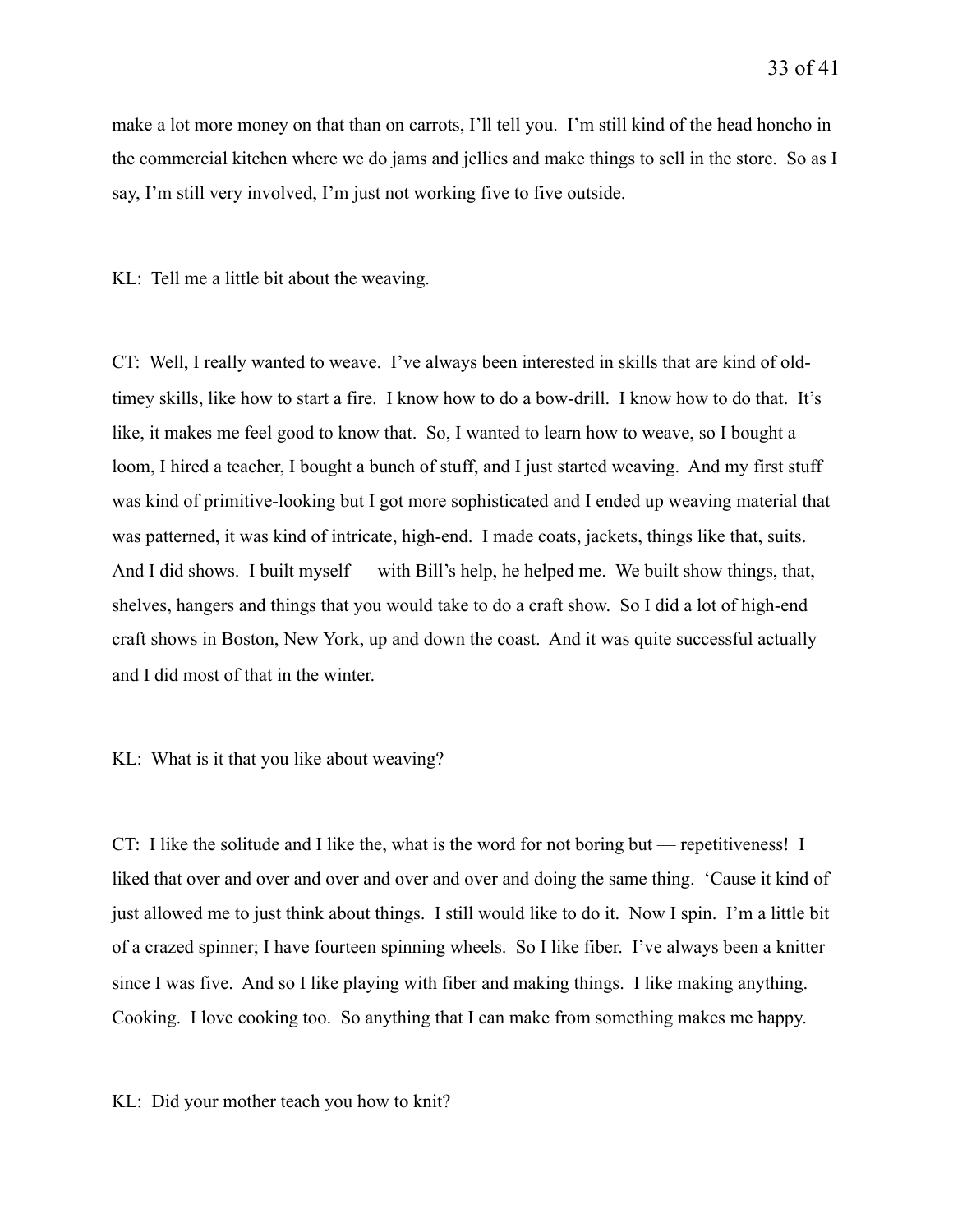CT: No, actually my great-aunt who lived next door. She had rheumatoid arthritis. But in those days they didn't have any drugs. So she had been in a wheelchair at fifty-five — forty-five! And she lived to be a hundred and three. So she had nothing to do all day but sit in this chair and knit. So I used to go over and she was right next door and she taught me how to knit and crochet when I was very young. I made all kinds of stuff. I was always knitting, always, well, here, I'm always fiddling, you know. I have to fiddle with something. So that fit in great with my life. [laughter] So, I was sad to give up the weaving. I still have a loom upstairs, but I can't really deal with it with arthritis.

KL: It hurts your hands?

CT: Well, it's just, you know, you have to get down on the floor, you have to tie things up, I couldn't do that kind of thing. And lugging equipment to shows. Couldn't do that.

KL: What's the farm like in the winter?

CT: Oh, that's my favorite season! I love the winter. It's warmer than it was, because we insulated and we now have, we just put in a heat pump, which is kind of exciting. And a couple of years ago, my husband had a heart attack. And I said, "You know, we're heating this whole house just with wood that you cut and split. I think we need to put in a furnace." So we have a few of these little heaters which we hardly use, but they're there in case he can't do it. He loves to cut wood; he loves to split wood. He splits and cuts all of our wood by hand. And so the winters, he works in the woods with the horses. And I did weave, and then I was writing. That was my big writing push, and I would write from eight to four everyday. And this year I didn't do so much writing, but I was working on my spinning wheels and working on spinning and, I don't know, I took a little time and read a couple of books. But, I love the winter.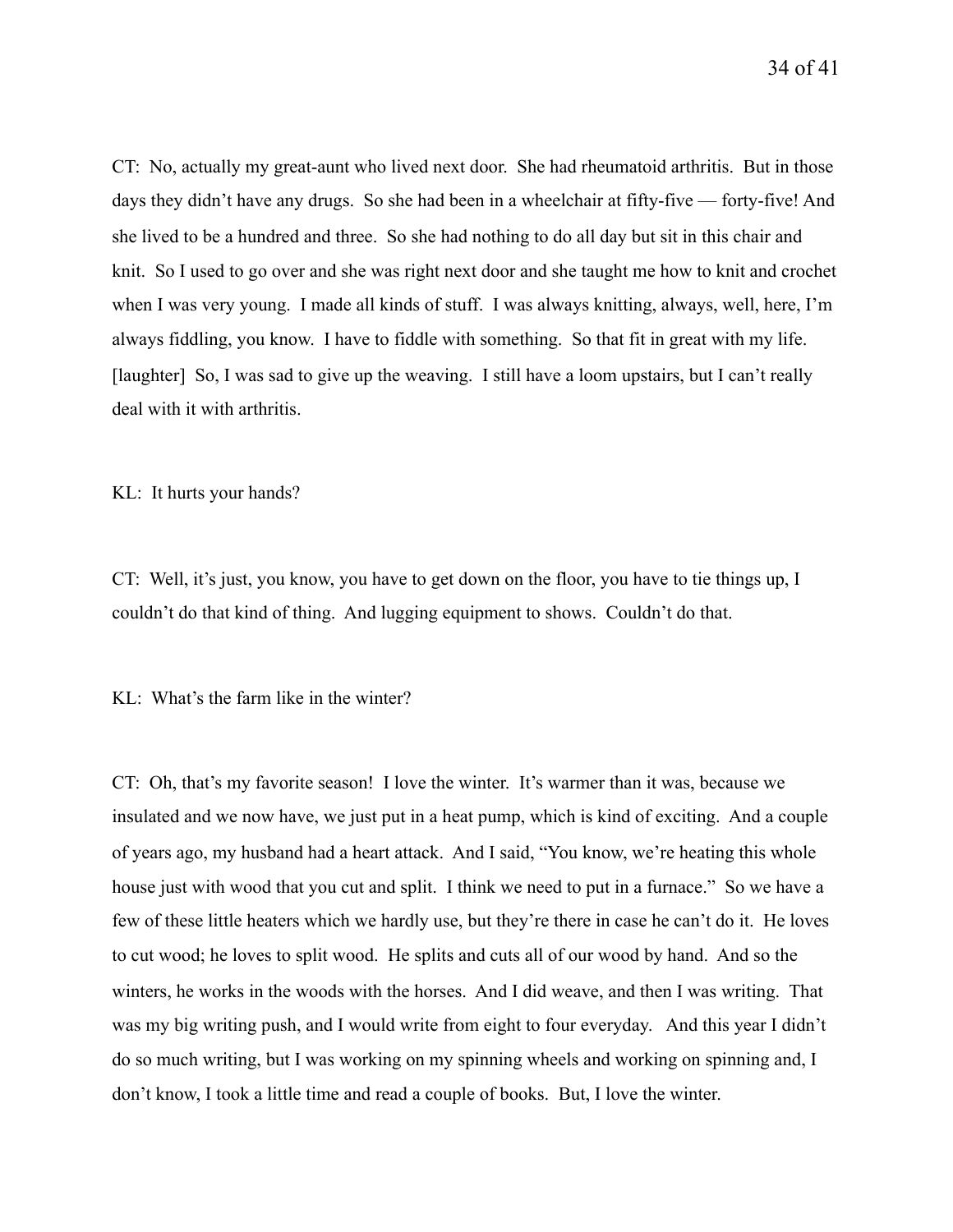KL: And I want to go back to the play you said you wrote.

CT: Oh, that, a couple of years ago? That one?

KL: That's being produced, you said?

CT: No, that, I did that two years ago. That was based on my book *A Brief Lunacy* which was a thriller. This play that I'm doing now is based on a book written a few years ago by a British author. It was a best-seller about an autistic fifteen year old. And so that's the one I'm directing now. But I've always been involved in theater in some aspect or another.

KL: What attracted you to the theater?

CT: Oh, I don't know. I've always been involved. My father did a lot of directing. I said he did the opera and I was in a couple of operas. Also he did theater directing and I would tag along. And then in junior high and high school I did theater; I acted and did sets. And then when I went to college I majored in English literature but with a minor in theater. And so I taught theater down there. And then when we moved up here —

KL: Down there meaning Massachusetts?

CT: Yeah, mm-hmm. Yeah. And I did theater down there, and then when we moved up here and when I started Schoodic Arts for All, we started a theater program. And we've been doing that for, I don't know, almost twenty years I guess, the theater program. And we do readings and full productions; I've directed a lot of them. I've acted in a few of them, but it's getting harder and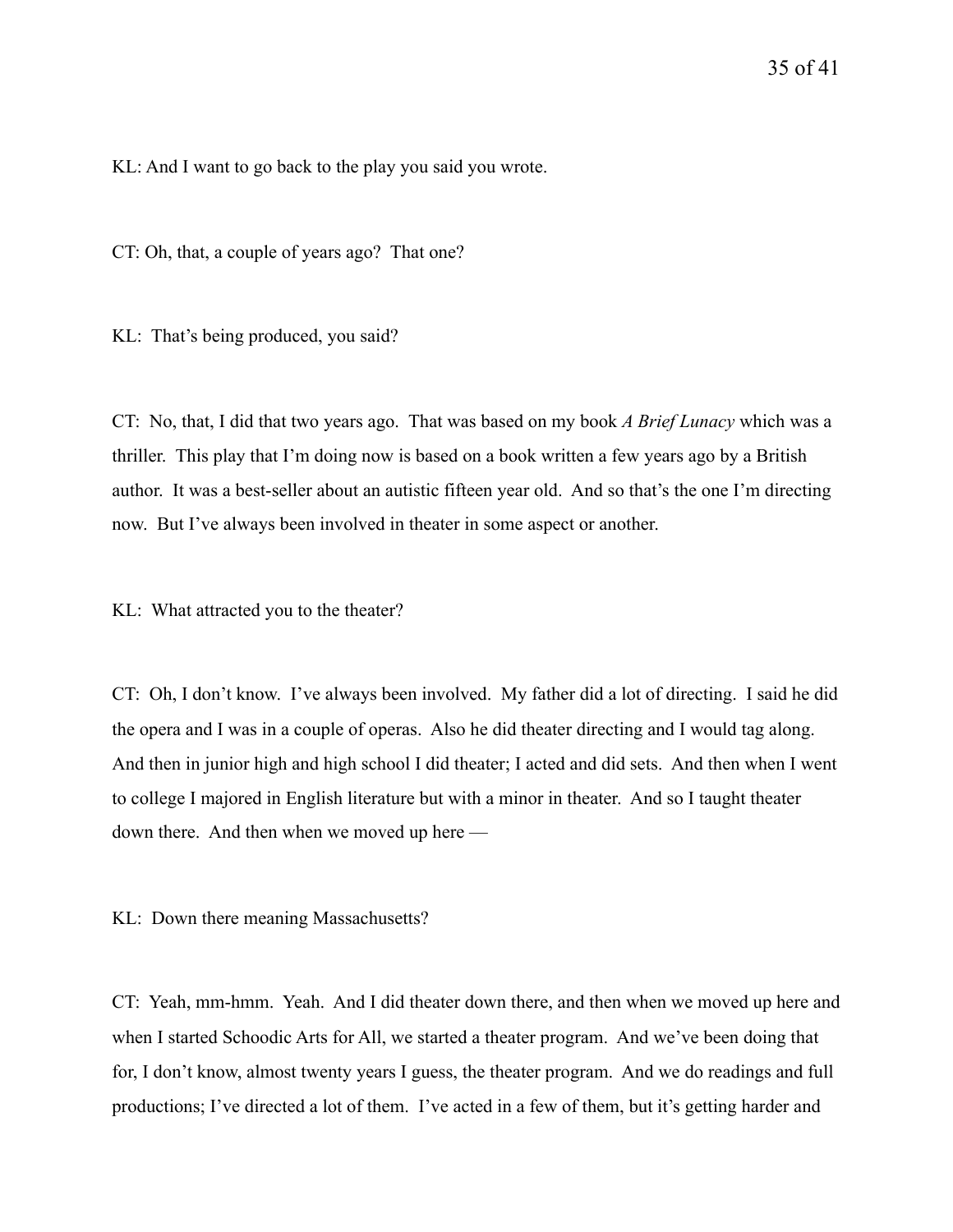harder to remember lines. So, I'm backing off from that. But I've done tech and I've done lights and sets and sound. And so I love any aspect of the theater.

KL: Yeah, there's something about getting out in front of that audience, isn't it?

CT: It's, you know, it's magic. We had, last night, we had someone from The Ellsworth American come for the first time. They had a little bit of an audience, my cast. Boy, that just made them come right alive. That one person, sitting there. It was amazing to watch.

KL: So, do you think you accomplished what you wanted to accomplish?

CT: Oh, we've accomplished way more than I ever dreamed we would, I think. I'm not sure what I expected. I think we just thought we'd come up here and have gardens and live the simple life and [laughter] and do a little spinning. But no, we've accomplished and worked harder than I ever thought we would.

KL: It was harder than you thought?

CT: Well, we pushed ourselves, 'cause we kept seeing more things we could do, and it kept getting more and more exciting and so yeah. It was a lot. We did a lot more than I think we ever expected. I never would have thought that we would have this major farm going. But it's been very gradual, you know. Now we have a very busy store. We have a CSA, community supported agriculture program. We sell to a local restaurant. We have a lot of business.

KL: Tell me a little about the community supported agriculture.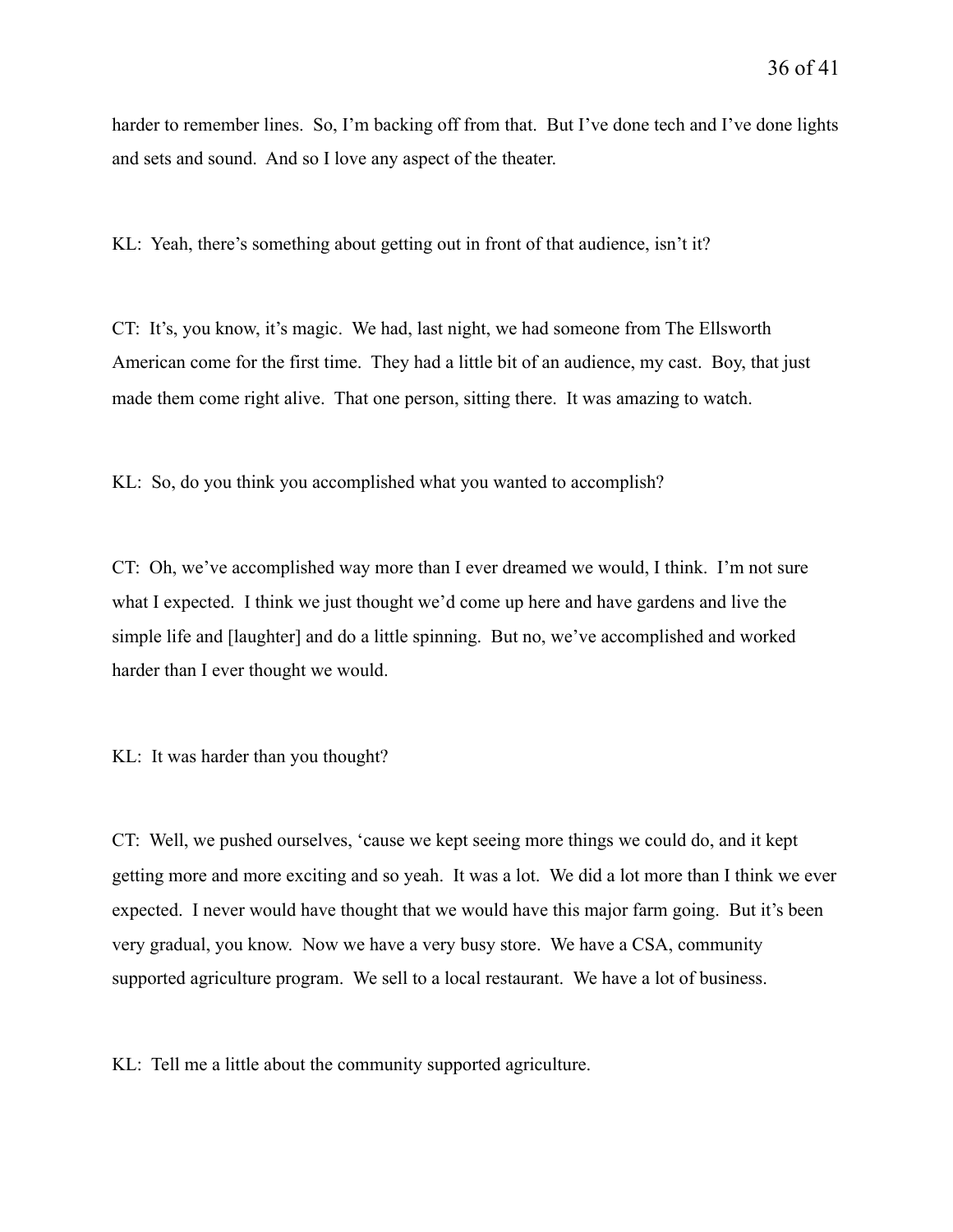CT: Well, that's where you, we have different several plans. But you pay a certain amount of money in the spring and then you receive food all season. And you get a discount on the vegetables, for paying up front. And that works really well. It's kind of a new thing, the last ten years. And people are very excited about it. They feel like they're part of the farm. They come to the farm and they look around and they see what we're doing. We have a big dinner in the fall. And we have a very successful program where we ask our members if they'd like to donate to a struggling family. And we have four or five families who get free produce all season because of that. So that's really nice to think about it.

KL: So it's kind of twist on eclectic.

CT: Yeah, at first we went into the food stamp program. So we were selling, giving food for food stamps. But the government made it so difficult and so bureaucratic, we thought, "We can do better than this." So we canned it. I said I don't want to do business with you anymore. I said if anybody comes to the store and they have food stamps, I'll give them the food. It takes less time and it's much more satisfying. And then we developed this CSA program, where we really are helping families who kind of have never experienced fresh produce. We had a cancer patient last year who was feeling better and never had nice fresh food like that before. We have another woman who had two children and comes up here all the time and says, "I can't believe my kids are eating spinach!" and this and that. So it's really heartening to see that happen. But the government doesn't make it easy. They wanted us to go to Bangor for all these classes and do this and do that and I said, "What are you talking about? No, I'm not doing that." So.

KL: Well, we've been at it for about an hour here, a little more. Is there anything that I'm overlooking that you want to tell me about?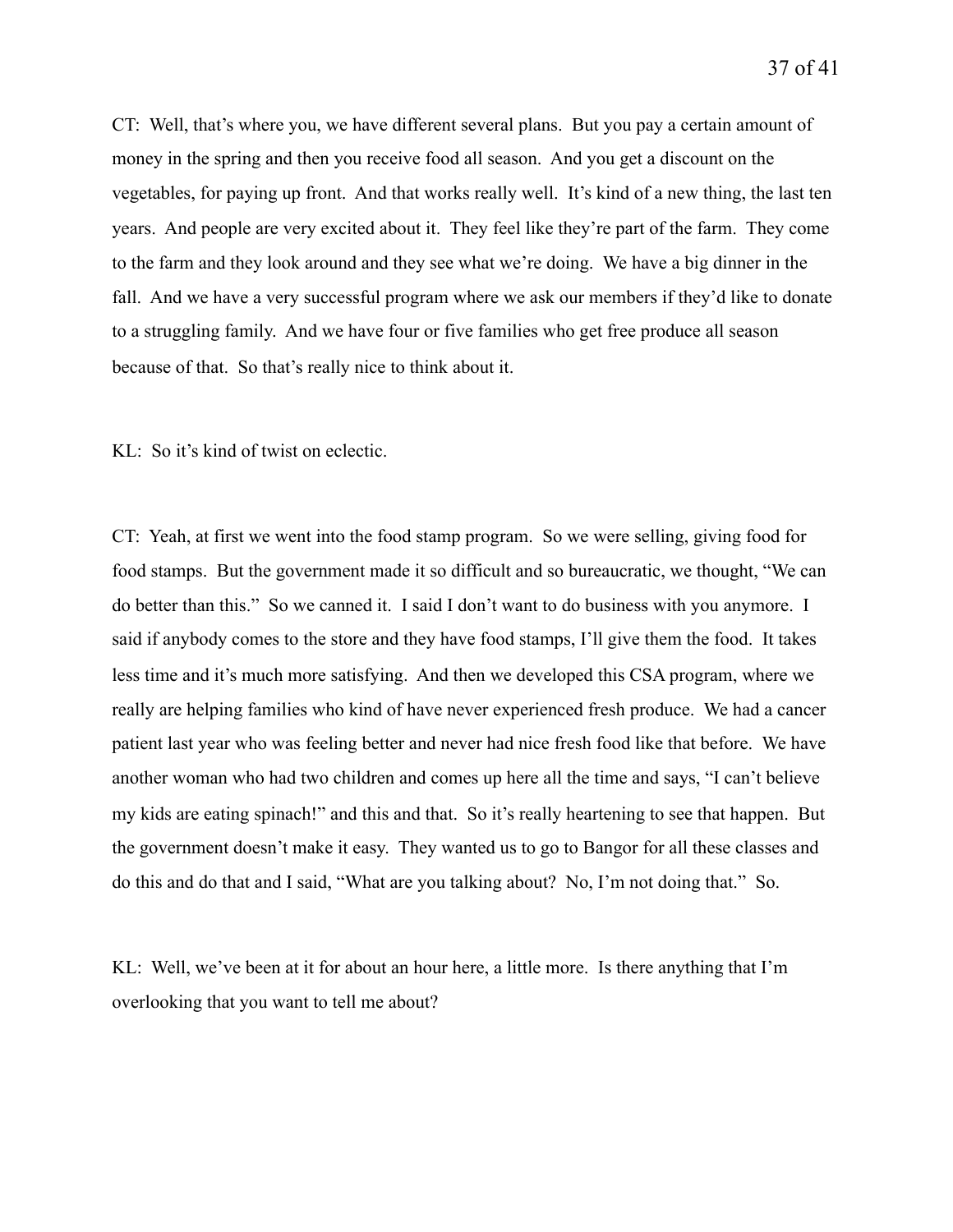CT: Um, hm, I have to think about that. Probably. [laughter] Probably there is. Well, when I look around I don't see a lot of the people who were there when we came up. A lot of them have died. Many have quit because it's too hard, and gone back. But we still have friends like Paul Birdsall and the Volkhausens, those people are still farming. And we look around and we see all these young farmers coming up that apprenticed here. And they've got their own farms going. And you know, you look in the MOFGA paper and they're on the cover. We used to be on the cover. [laughter] But it's really, it makes you feel good, that you've taught someone how to do something and they've liked it and they're taking the reins.

KL: So…. I lost my train of thought here. So, you feel like you've accomplished what you set out to?

CT: Oh yeah, I think we've accomplished a lot. Just in the presenting to the community this farm with all the stuff available. We have school kids come up here every year, several times, and all the kids who live, who went to the local school have been here, in the last thirty years. Every year, we have them come. And so sometimes the adults will come and say, "I remember when we came here, you know, when I was in first grade." So, we're introducing kids to a way of life and to where their food comes from. I do a lot of dyeing of fabric from my garden. Oh, our newest thing is we're making flax and making linen. And so that's been pretty amazing. That's kind of developed over the last two years or so. So I guess we're still not finished creating things and doing new things.

KL: Some of the people who came up to find a different kind of life didn't make it?

CT: I know quite a few who just bailed and went back to their corporate jobs, because you don't have the amenities, a lot of times, there's really no money in it. I mean, you've got to make money from somewhere to support the family — the farm. That's what my weaving and my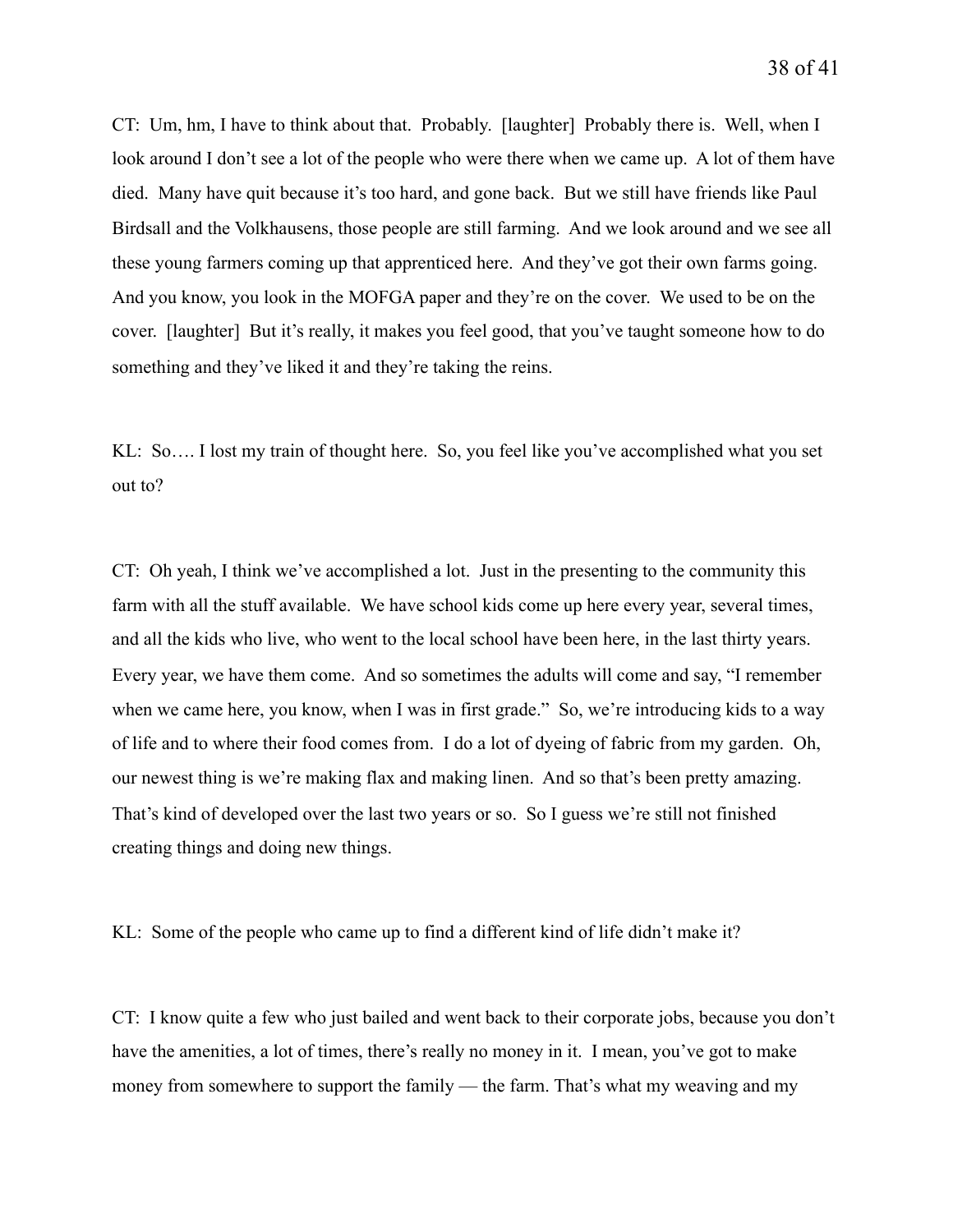writing did. Bill cut wood. Folks that are here, he's a musician, so he works out. I mean, people pay so little for their food. They don't really support what they're getting. But because of government subsidies and everything else the price of food is artificially lowered and people expect that they can get cheap food. We have the cheapest food in the world in this country, by far, as far as the percentage of what someone's pay is. I think it's like 16% or 17%. In European countries and Asia, it's more like 30%, 25%, 30%, 35% of their pay goes for their food. And, I don't know, I'm getting on a political rant here, I think [laughter] probably, but yeah, to support this place, we can't do it on just selling vegetables.

KL: So you do a lot of the other things. It does seem kind of a diverse operation.

CT: Yeah, oh, it's very diverse. And that's what attracts young people. They want to see, they want to learn a whole bunch of things. But it probably isn't as financially rewarding as if we just grew, you know, two or three crops. But we grow, we do everything here, pretty much, except for dairy, now, we don't. But you know we make jams, we make jams and jellies and pesto and we have, we have this mail-order catalogue. I'll give you one of those to take. We have this little brochure that talks about what we do. You can have that.

KL: Yeah, this one's open already, so [indistinguishable].

CT: Yeah. And this has gotten very big. We started this almost thirty years ago. And it's grown and grown and grown. We hire several people from the community. And we s— we make wreaths and sell them and others things: garlic swags and and jams and jellies and pancake mix. So it's very diverse. We do a lot of different things.

KL: Well, you've been very generous with your time. I appreciate that.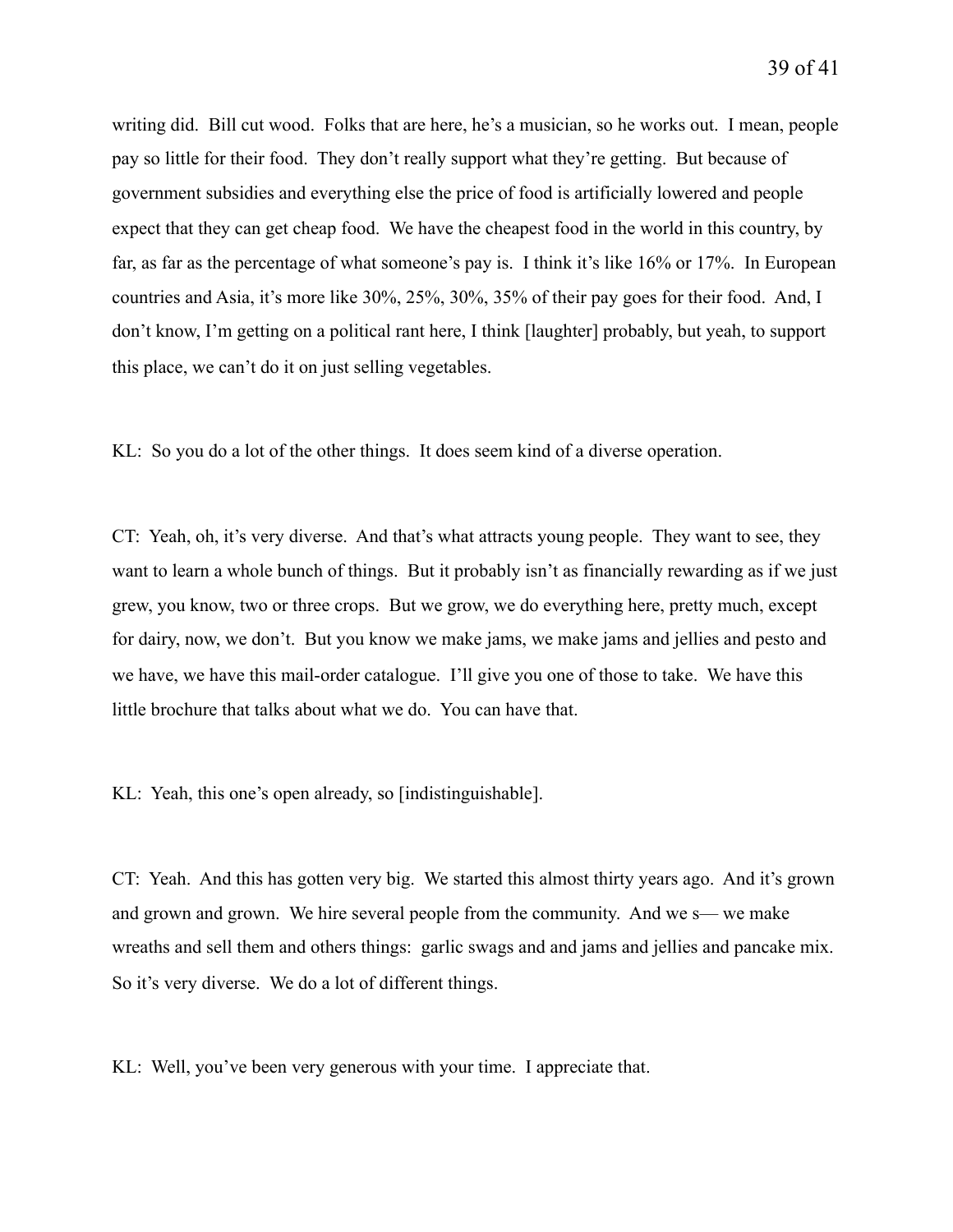CT: Oh, well, yeah, that's fun. It'll be fun to look it up and see what else you do there.

KL: Yeah, it'll be a little while. I've got a few irons in the fire right now.

CT: Have you got some other people who came up in the '70s?

KL: Ah, no, I've got a list of people, of references that people have given me. Nancy Berkowitz at the Good Life Center mentioned several people to me. And also a gentleman from MOFGA whose name escapes me at the moment. I've got a few names. I'm just starting to kind of try to get things rolling. One thing I'm thinking of maybe is to do something with you and then use that as kind of a pilot to show funders what kind of stuff we do and how useful it can be.

CT: Mm-hm.

KL: It's a little tough to get people to fund oral history sometimes.

CT: Well, the arts are taking a beating anyway.

KL: Yeah, yeah. The arts and humanities both.

CT: Yeah.

KL: So, I'm going to go ahead and turn this off.